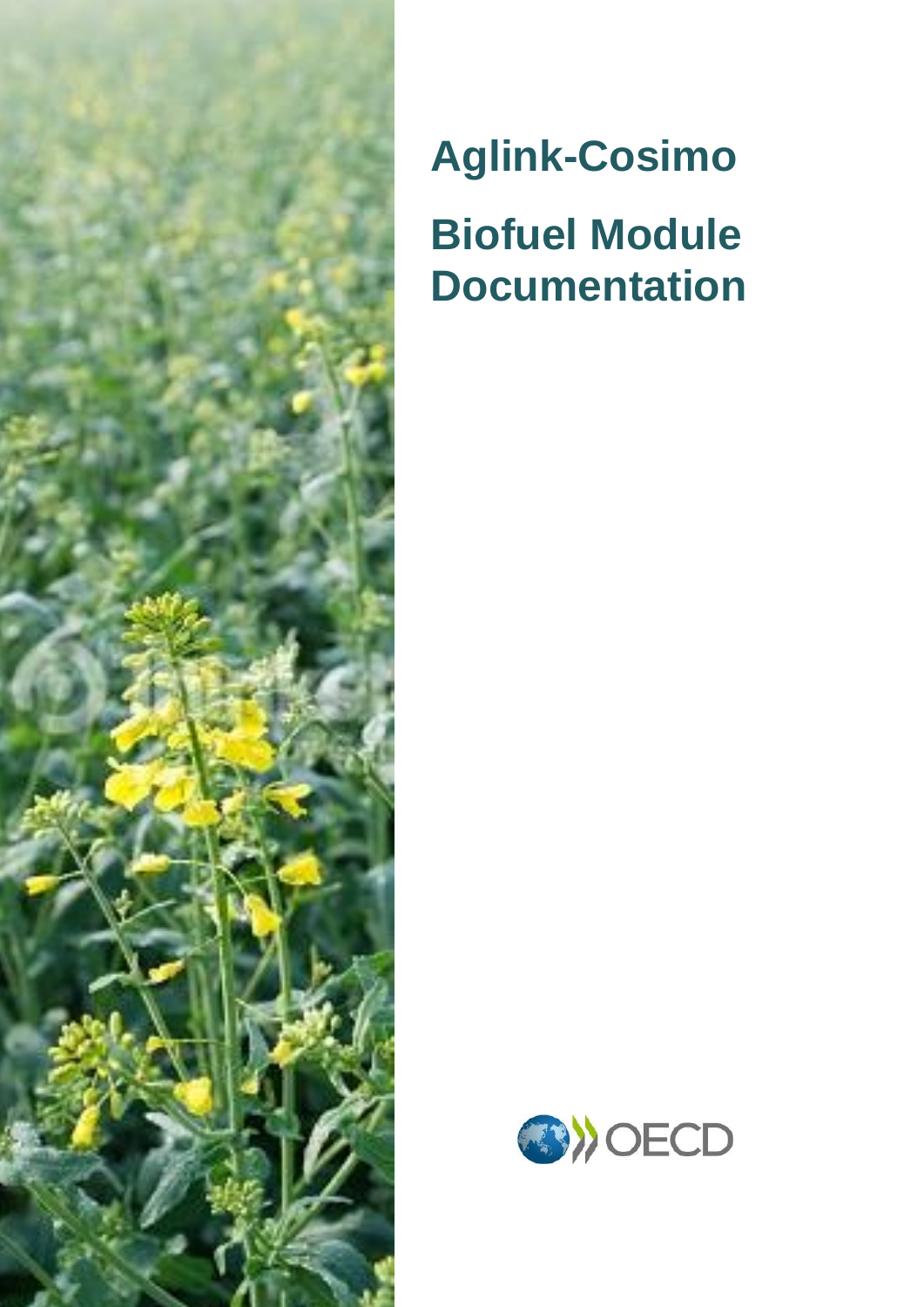Cover Photo © audaxl

This work is published on the responsibility of the Secretary-General of the OECD. The opinions expressed and arguments employed herein do not necessarily reflect the official views of the OECD member countries. This document is without prejudice to the status of or sovereignty over any territory, to the delimitation of international frontiers and boundaries and to the name of any territory, city or area.

© OECD 2018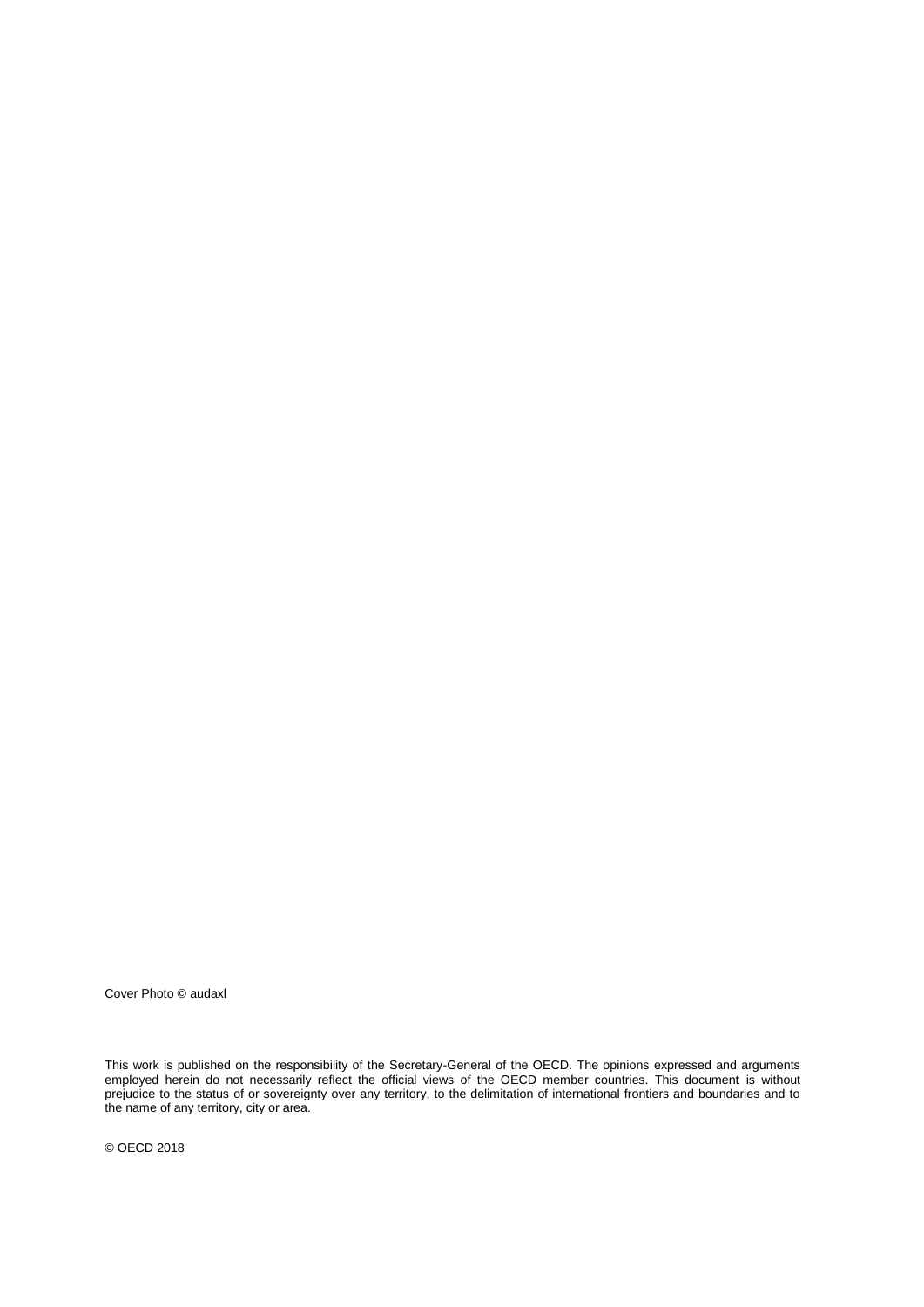### <span id="page-2-0"></span>**Aglink-Cosimo: A brief overview**

Aglink-Cosimo is an economic model that analyses supply and demand of world agriculture. It is managed by the Secretariats of the OECD and Food and Agriculture Organization of the United Nations (FAO), and is used to generate the *OECD-FAO Agricultural Outlook* and policy scenario analysis.

Aglink-Cosimo is a recursive-dynamic, partial equilibrium model used to simulate developments of annual market balances and prices for the main agricultural commodities produced, consumed and traded worldwide. The Aglink-Cosimo country and regional modules cover the whole world, and projections are developed and maintained by the OECD and FAO Secretariats in conjunction with country experts and national administrations. Several key factors or assumptions are as follows:

- World markets for agricultural commodities are competitive, with buyers and sellers acting as price takers. Market prices are determined through a global or regional equilibrium in supply and demand.
- Domestically produced and traded commodities are viewed to be homogeneous and thus perfect substitutes by buyers and sellers. In particular, importers do not distinguish commodities by country of origin as Aglink-Cosimo is not a spatial model. Imports and exports are nevertheless determined separately. This assumption will affect the results of analysis in which trade is a major driver.
- Aglink-Cosimo is a "partial equilibrium" model for the main agricultural commodities. Nonagricultural markets are not modelled and are treated exogenously to the model. As nonagricultural markets are exogenous, hypotheses concerning the paths of key macroeconomic variables are predetermined with no accounting of feedback from developments in agricultural markets to the economy as a whole.
- Aglink-Cosimo is recursive-dynamic. Thus, each year is modelled over the projection period and depends on the outcome of previous years. Aglink-Cosimo models ten years into the future.

### **Aglink-Cosimo Biofuel documentation**

This documentation was prepared by Deepayan Debnath, International Market and Policy Analyst in the Food and Agricultural Policy Research Institute at the University of Missouri (FAPRI-MU), and Céline Giner, Agricultural Policy Analyst in the Trade and Agriculture Directorate at the OECD.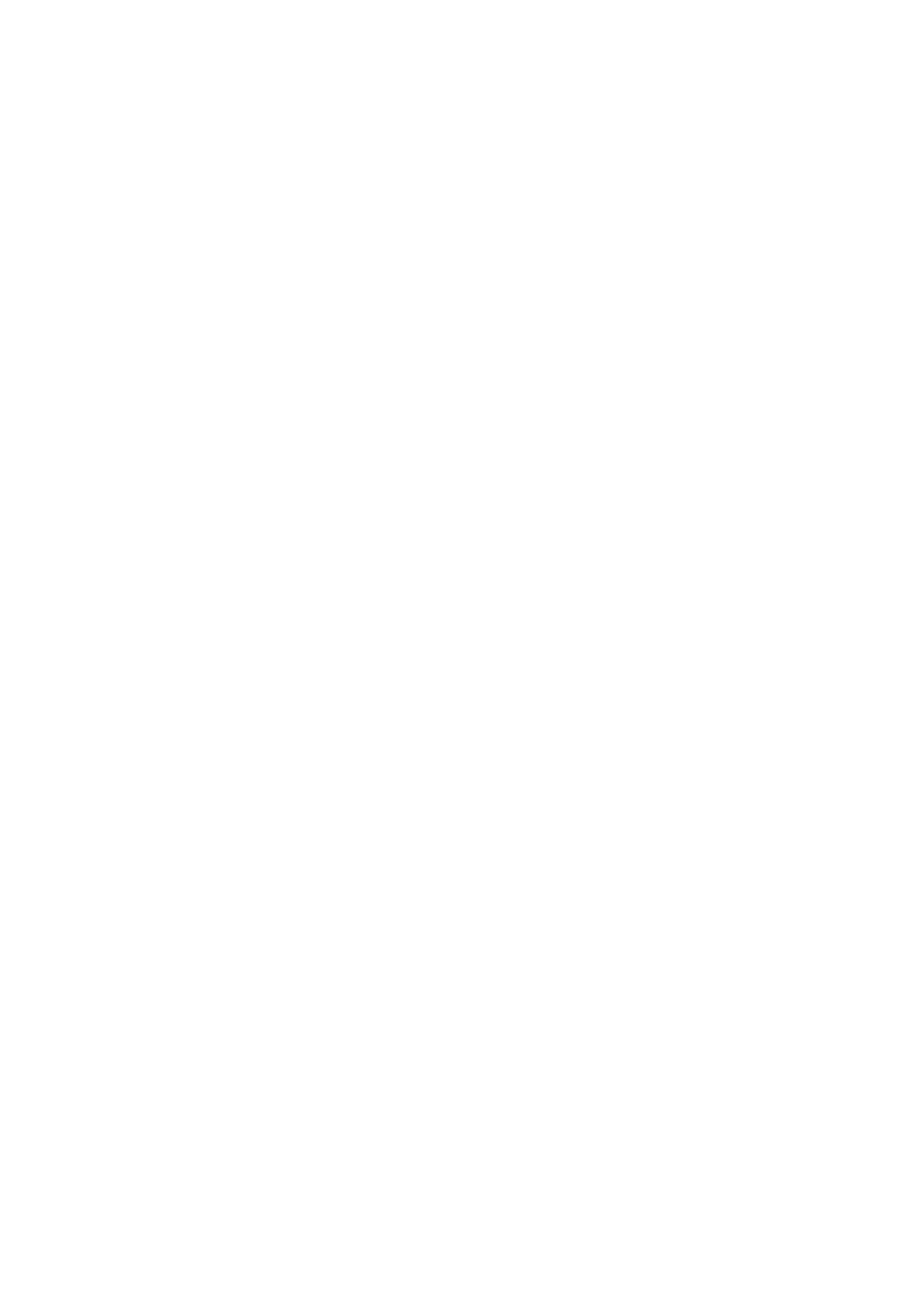### **Table of contents**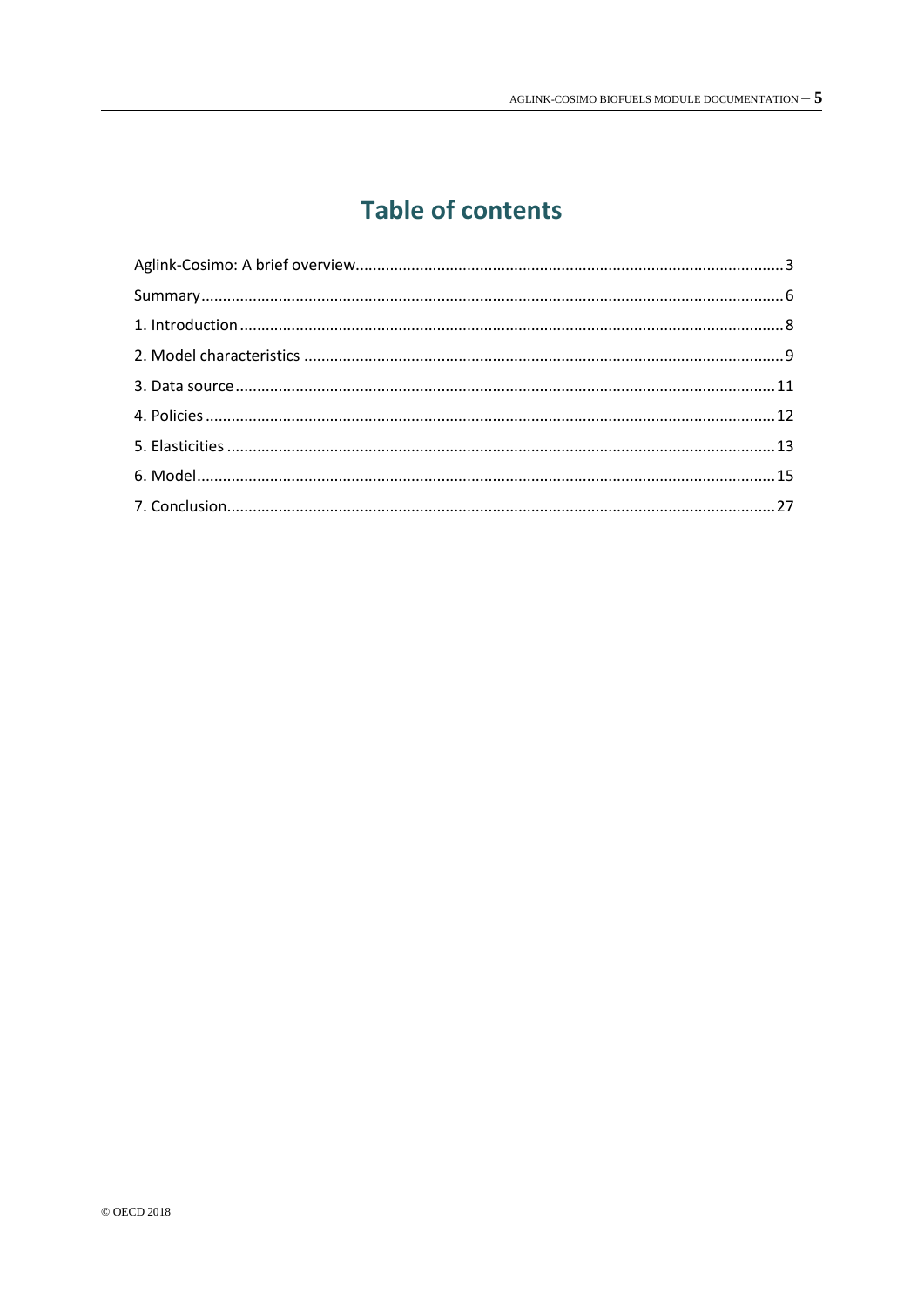### <span id="page-5-0"></span>**SUMMARY**

Amongst the major developments of the 2017 update of the Aglink-Cosimo's biofuels module was the demand and supply equations template, and its application to the countries covered by the model. In addition to defining the variables, equations, and assumptions used in the biofuels module, this document describes the following updates:

- Endogenous transportation fuel demand system
- Inclusion of high blend biofuels demand
- Linkage between the biofuels modules and the other components of the Aglink-Cosimo model

In addition to generating baseline outlook reports, the updated biofuels module will be used to simulate policies in the context of global climate change mitigation scenarios. Even though the Aglink-Cosimo model assumes the world crude oil price exogenously, the inclusion of an endogenous domestic fuel-use (gasoline and diesel) equation within the biofuels module will link the energy markets to the agricultural market within the broader Aglink-Cosimo modelling framework. It will allow the biofuels module to simulate different ethanol supply and utilization pathways which are driven by overall domestic fossil fuels consumption. After testing multiple functional forms, the log-log model was chosen to model country-specific domestic gasoline and diesel demands using the following equation:

$$
\log F_{q,c,t} = k_0 + k_1 * \log CP^F_{q,c,t} + k \alpha_2 * \log CP^{BF}_{q,c,t} + k_3 * \log l_{c,t} + k_4 * V_{c,t} + \varepsilon^{BF}_{q,c,t};
$$
 (1)

*where*,

 $F_{q,c,t}$  = the per capita q (gasoline or diesel) type of fuel use in country c and year t  $\text{CP}^\text{F}$ <sub>a,c,t</sub>  $=$  the consumer price of q (gasoline or diesel) type of fuel in country c and year t  $\text{CP}^{\text{BF}}_{a.c.t.}$ = the biofuels (ethanol or biodiesel) consumer price associated with q (gasoline or diesel) type of fuel use in country c and year t  $I_{c,t}$  = the per capita GDP in country c and year t  $V_{c,t}$  = vehicle fuel efficiency in country c and year t  $k_0$ , and  $k_1$ ,  $k_2$ ,  $k_3$ ,  $k_4$  = the intercepts and slope coefficients  $\varepsilon_{\text{a.c.t}}$  = the corresponding error terms.

The endogenous fuel equations play an important role in the Aglink-Cosimo model when the latter is used to simulate different (extreme) crude oil price scenarios. These equations trace the changes in the mandate-driven complementary biofuels use.

As the use of biofuels is driven by mandates – which in most countries are introduced in terms of percentage of the total fuel use – this means changes in fossil fuel use could change how biofuels are used. It is thus important to trace the total gasoline and diesel use within the biofuels module. The adoption of these endogenous fuel-use equations can capture both the compliment and substitution effects between fossil fuels and biofuels, even though in the broader Aglink-Cosimo modelling framework the domestic gasoline and diesel use is derived from the exogenous world crude oil price.

In order to capture the substitution effects, the use of high blend biofuels (HB $^{BF}$ <sub>q,c,t</sub>) in type of fossil fuel q in country c and year t is introduced as an exponential function of biofuels (CP $^{BF}$ <sub>q,c,t</sub>) and fossil fuel  $(CP_{q,c,t}^F)$  price ratios (as shown below).

$$
HB^{BF}_{q,c,t} = HS^{BF}_{q,c,t} * F_{q,c,t}/EE^{BF}
$$
 (2)

$$
HS_{q,c,t}^{BF} = \frac{1}{(1 + \exp(4 \ast \kappa^* (CP_{q,c,t}^{BF}/CP_{q,c,t}^F - EE^{BF})} \tag{3}
$$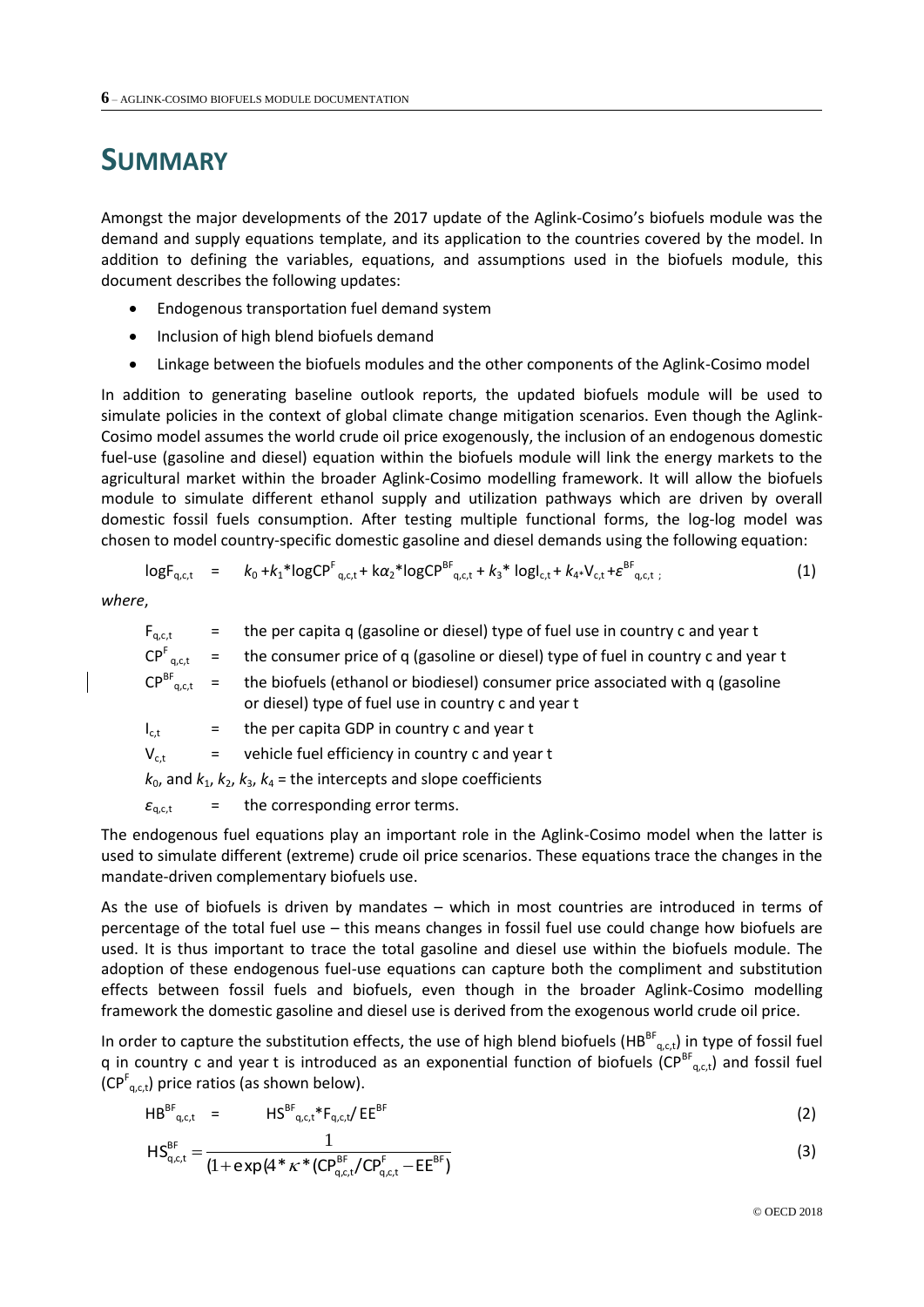*where*

 $HS_{a.c.t}^{BF}$ = share of high blend biofuels (ethanol or biodiesel) in type of fossil fuel q in country c in year t

EE<sup>BF</sup> = the energy equivalent of biofuels to fossil fuels

and all other variables defined at an earlier stage.

Significant improvement were made to the supply side of the biofuels module. The most important is re-establishing the link between the biofuels module and the other components of the Aglink-Cosimo model.

**Linkage between the energy, biofuels and agricultural sectors**



The production of biofuels (ethanol and biodiesel) derived from each type of feedstock (FS $^{BF}$ <sub>q,i,c,t</sub>) are modelled separately, using the following equation:

$$
\log FS^{BF}{}_{q,i,c,t} = v_0 + v_1 * \log RM^{BF}{}_{q,i,c,t} + v_2 * \log RM^{BF}{}_{q,i,c,t-1} + v_3 * \log RM^{BF}{}_{q,i,c,t-2} + v_4 * \log RM^{BF}{}_{q,i,c,t-3} + v_5 * \log FS^{EF}{}_{q,i,c,t-1} + \varepsilon^{BF}{}_{q,i,c,t} \tag{4}
$$

*where*

 $RM^{BF}_{q,i,c,t}$  = the profit derived from utilising feedstock i for the production of biofuels (ethanol or biodiesel) to be blend in type of fossil fuel q in country c and year t.

The RM $^{\text{ET}}$ <sub>q,i,c,t</sub> is derived based on the following identity:

$$
RM^{BF}_{q,i,c,t} = \frac{pp^{BF}_{q,i,c,t} + DP^{BF}_{q,i,c,t} + VL^{BF}_{q,i,c,t}}{PI^{BF}_{q,i,c,t}}
$$
(5)

*where*

| $PP^{BF}_{q,i,c,t}$ =          | the biofuels (ethanol or biodiesel) producer price in country c in year t                                                                    |
|--------------------------------|----------------------------------------------------------------------------------------------------------------------------------------------|
| $DP^{BF}_{q,i,c,t}$ =          | direct government support for biofuels (ethanol or biodiesel) production tied with<br>the use of feedstock i in country c and year t         |
| $VL^{BF}$ <sub>a,i,c,t</sub> = | the value of by-products derived from the use of feedstock i in biofuels (ethanol or<br>biodiesel) production in country c and year t        |
| $PI_{q,i,c,t}^{BF}$ =          | production cost index associated with the use of feedstock i in the production<br>biofuels (ethanol or biodiesel) in country c and in year t |
|                                | $\epsilon^{\text{BF}}_{q,i,c,t}$ = the corresponding error term.                                                                             |

 $\mathsf{PI}^{\mathsf{BF}}$ <sub>q,i,c,t</sub> depends on feedstock i's producers price (PP<sup>i</sup><sub>c,t</sub>) as shown below:

$$
PI^{BF}_{q,i,c,t} = f(PP^{i}_{c,t})
$$
 (6)

The purpose of including separate production functions specific to feedstocks is to track changes in greenhouse gas emission as well as the direct and indirect consequences of changes in land use due to the use of a variety of food and non-food-based feedstocks in the production of biofuels.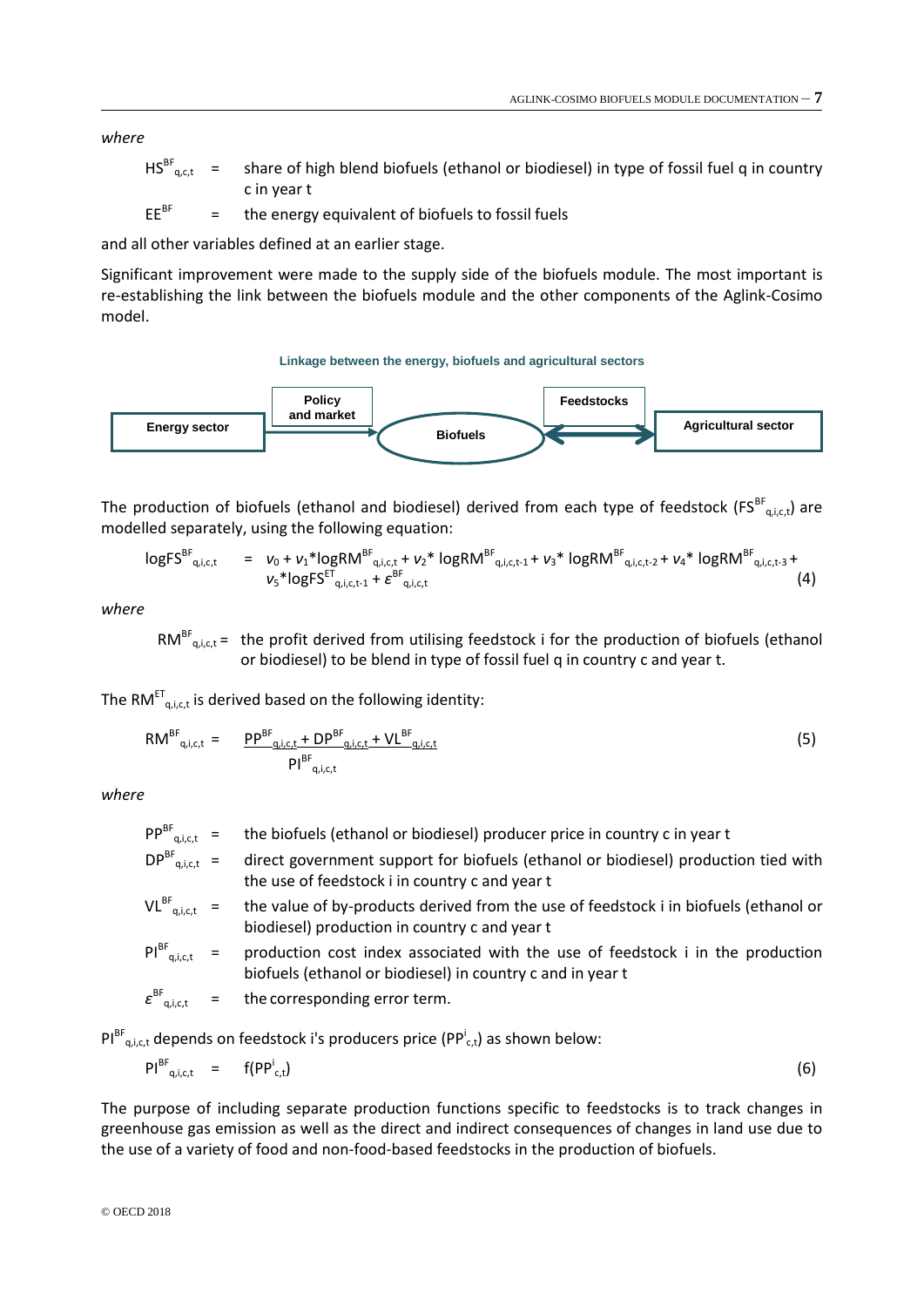### <span id="page-7-0"></span>**1. INTRODUCTION**

The biofuels component of the Aglink-Cosimo model is a structural economic model that analyses the world supply and demand for ethanol and biodiesel. The biofuels module is a recursive dynamic, partial equilibrium model used to simulate the annual market balances and price for the production, consumption and traded quantity of ethanol and biodiesel worldwide. This model is completely integrated with the cereals, oilseeds and sugar component of the Aglink-Cosimo model. The production of biofuels drives the additional demand for agricultural commodities, in particular coarse grains, vegetable oil, and sugar.

The model is jointly managed by the Secretariats of the Organisation for Economic and Co-operation and Development (OECD) and the Food and Agriculture Organization (FAO) of the United Nations. The Aglink-Cosimo model is used each year to generate the commodity chapters of the *OECD-FAO Agricultural Outlook.* The biofuels module analyses several biofuel-related forward-looking policy scenarios. The ability to capture the interaction between biofuels and agricultural commodities across countries is a major strength of this module; it allows policy makers and analysts to track unintended consequences of biofuels policies on other agricultural sectors.

The major characteristics of the biofuels module are as follows:

- The ethanol and biodiesel markets worldwide are assumed to be competitive, with buyers and sellers behaving as price takers. Domestic and international ethanol and biodiesel prices are determined by solving the equilibrium demand and supply of each type of biofuel.
- The biofuels module is nonspatial; that is, ethanol and biodiesel are assumed to be homogeneous and that countries which import ethanol and biodiesel do not distinguish biofuels based on the country of origin.
- Like other components of the Aglink-Cosimo model, the biofuels module is recursive-dynamic. In each projection period, the model solved is based on the outcome of the previous year. The model simulates ten years of outcomes onto the future, referred to as the medium-term outlook.
- Ethanol and biodiesel are assumed to be mutually exclusive; as such, there is no substitution effect between the uses of these two fuels.
- Non-fuel use of ethanol and biodiesel are not modelled and are treated as exogenous.

The major revisions made to the biofuels module in 2017 include maintaining uniformity in the ethanol and biodiesel modules across country modules so that the biofuels module was easily traceable. Within the constraints of this uniformity (template framework), the biofuels module captures individual domestic country-specific mandates, tax, subsidies, and trade policies. The updated biofuels module combines all countries covered by the Aglink and Cosimo models, and will be updated and maintained by the OECD.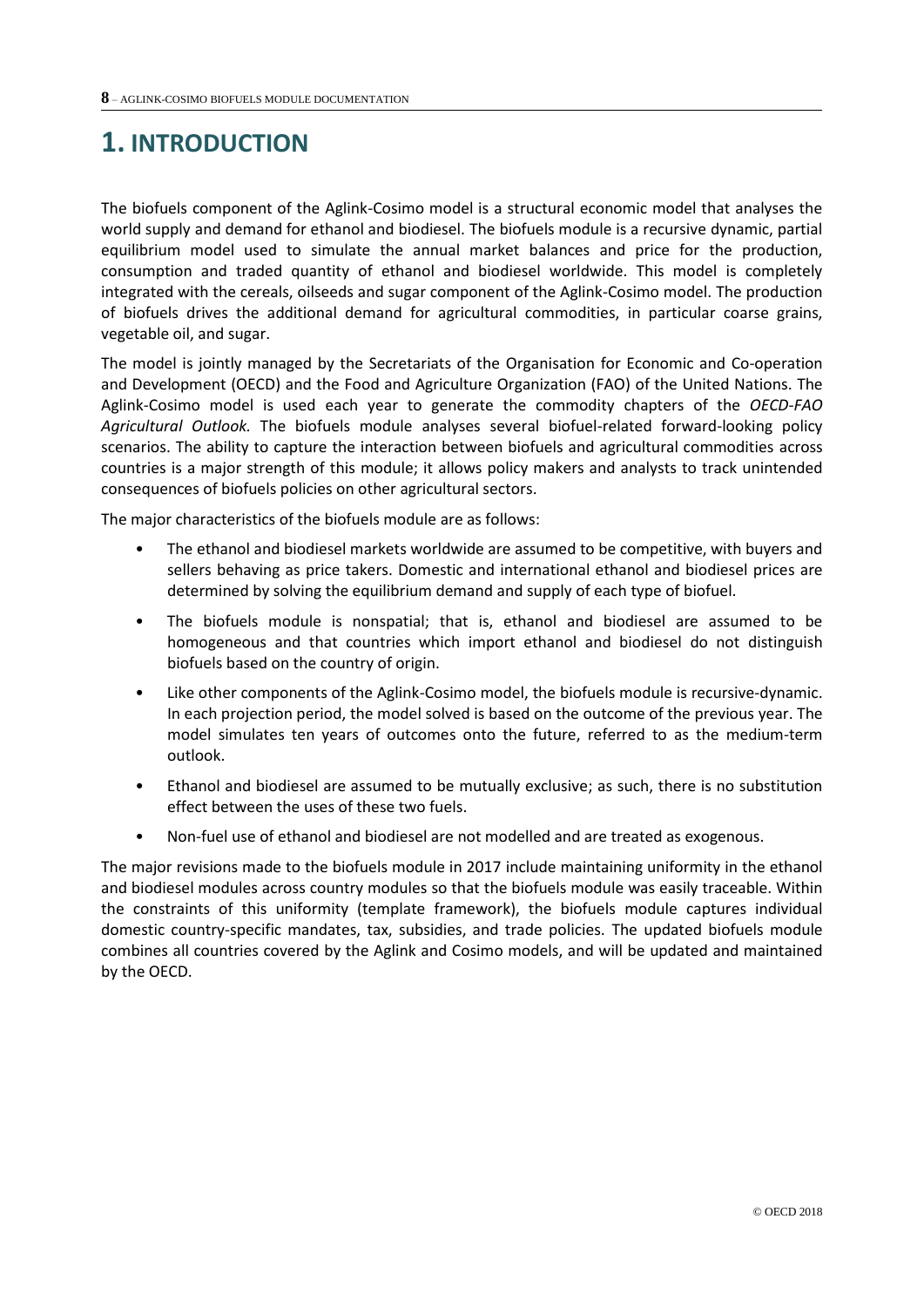### <span id="page-8-0"></span>**2. MODEL CHARACTERISTICS**

The biofuels module is a part of the Aglink-Cosimo model. The Aglink-Cosimo framework is traditionally based on the demand and supply of a commodity as driven by market conditions, with the exception of a few countries and commodities. There are important differences for biofuels. Irrespective of the relative biofuels prices over crude oil prices, there are minimum levels of demand for biofuels as this is strongly driven by policies. The specific use of biofuels is driven by the domestic ethanol and biodiesel use mandates, referred to here as domestic mandates. The forward-looking biofuels market outlook developed by the Aglink-Cosimo model relies heavily on the country-specific domestic biofuels use mandate assumptions, which further drives production of biofuels and feedstock demand.

The updated biofuels module includes a template model for the following countries: Argentina, Australia, Brazil, Canada, China, European Union, Japan, Korea, Mexico, New Zealand, Norway, Russian Federation, Switzerland, United States, Colombia, Chile, India, Indonesia, Malaysia, Paraguay, Philippines and Thailand.). Ethanol and biodiesel are modelled separately for each country. The new biofuels module also includes a separate demand and supply for ethanol and biodiesel for the Rest of the World (ROW).

The Aglink-Cosimo model has cereals, oilseeds and oilseeds products, livestock, dairy and dairy products, cotton, sugar, and biofuels modules. Each module is linked to the others; for example, livestock and cereals production compete for land, while herd size in the livestock module depends on the dairy component. The biofuels module is linked to the other components of the Aglink-Cosimo model mainly via the food-based feedstocks demand which includes, amongst other commodities, maize, sugar, wheat, and rice (Table 2). In the previous version of the biofuels module, the demand for non-food-based feedstocks was assumed to be exogenous. However, along with the many other additions to the new biofuels module, the inclusion of endogenous non-food-based feedstock use allows the Aglink-Cosimo model to analyse scenarios related to direct and indirect land use changes. As such, modelling the use of dedicated energy crops for ethanol/ biodiesel production is an addition to the lists of commodities that Aglink-Cosimo simulates.

Policies regulate biofuels demand, which in turn drives domestic production and increases feedstock demand. Figure 1 shows the links between the biofuels module and other components of the Aglink-Cosimo model. The biofuels module is linked through the feedstocks use equations to the rest of the Aglink-Cosimo model. The food-based feedstocks used for biofuel production directly compete with the livestock industry as an increase (decrease) in their demand regulates the feedstock market and further drives the livestock prices. The biofuel module serves as a direct link between the energy and agricultural sectors.

Figure 2 shows how the linkage between the energy, biofuels and agricultural sectors are modelled within the Aglink-Cosimo framework. The links between non-renewable energy (fossil fuel) and biofuels are unidirectional; that is, the biofuels module considers the changes in gasoline and diesel price and demand, while the energy models do not take into consideration biofuel (ethanol and biodiesel) prices and are beyond the scope of the Aglink-Cosimo modelling framework. However, the link between the biofuels module and the agricultural model is bidirectional: changes in agricultural feedstock prices can lead to the changes in the production of biofuels and vice-versa.

This module includes the major food-based feedstocks – maize, wheat, soybean oil, rapeseed oil, palm oil – and non-food based feedstocks –, switchgrass and miscanthus, and used cooking oil and animal fats. Several other feedstocks are also included in the new templated biofuels modules of the Aglink-Cosimo model. Table 1 presents a detailed list.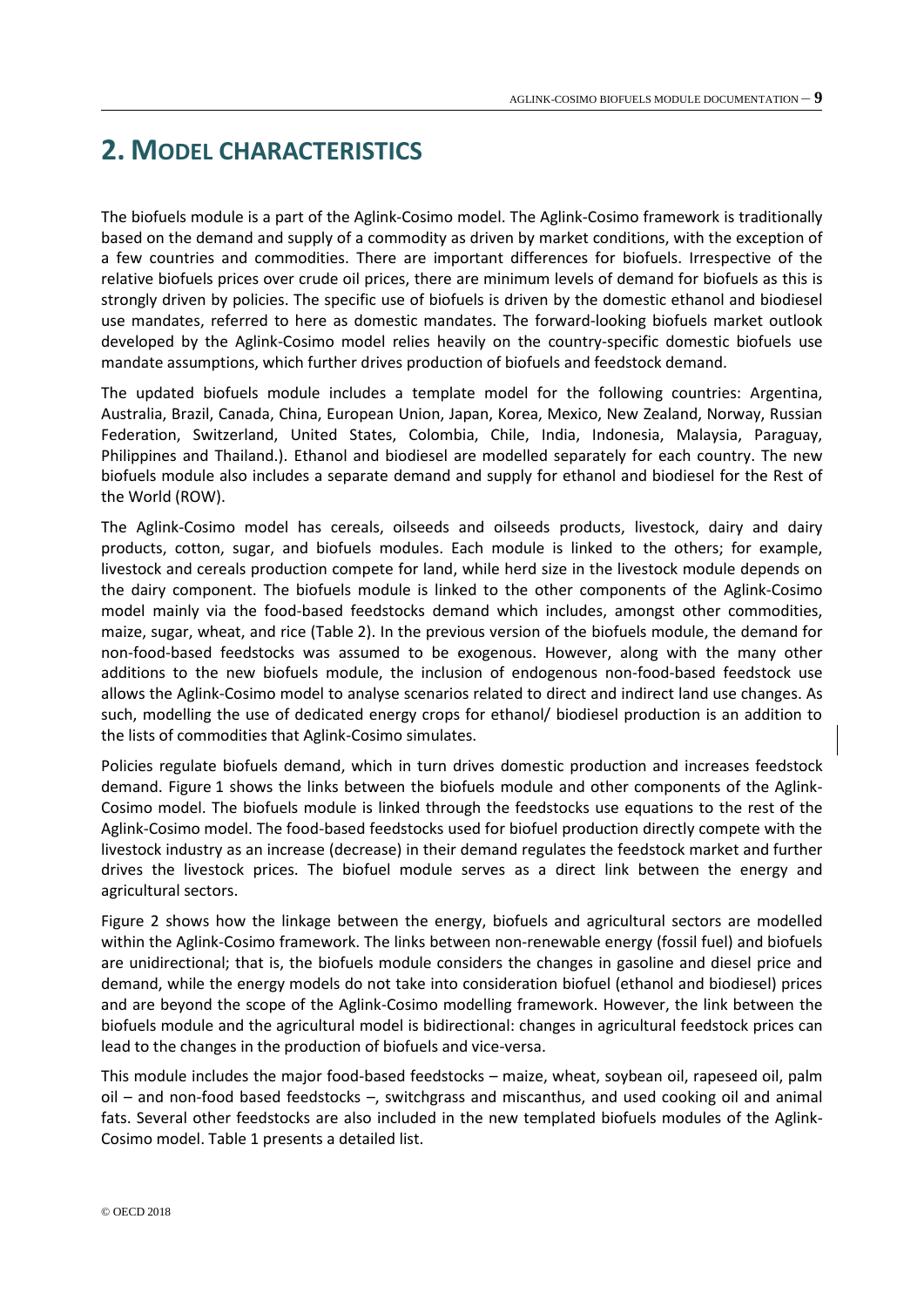#### **Figure 1. Linkages between international biodiesel model and the international agricultural, livestock, dairy and sugar modelling system**



#### **Figure 2. Linkage between energy and agricultural sectors via biofuels**



#### **Table 1. Feedstock use in the production of two types of biofuels: Ethanol and biodiesel**

| <b>Feedstock use</b>     | Acronyms    | <b>Biofuels</b>     | <b>Products included</b>                                                                                                  |
|--------------------------|-------------|---------------------|---------------------------------------------------------------------------------------------------------------------------|
| Maize                    | <b>MA</b>   | Ethanol             |                                                                                                                           |
| <b>Molasses</b>          | <b>MOL</b>  | Ethanol             |                                                                                                                           |
| Other coarse grain       | <b>OCG</b>  | Ethanol             | Barley, rye                                                                                                               |
| Rice                     | RI          | Ethanol             |                                                                                                                           |
| Root and tubers          | <b>RT</b>   | Ethanol             | Cassava, potato                                                                                                           |
| Wheat                    | WT          | Ethanol             |                                                                                                                           |
| Sugar beet               | <b>SBE</b>  | Ethanol             |                                                                                                                           |
| Sugar cane               | <b>SCA</b>  | Ethanol             |                                                                                                                           |
| Jatropha                 | <b>JA</b>   | <b>Biodiesel</b>    |                                                                                                                           |
| Vegetable oil            | VL          | <b>Biodiesel</b>    | Palm oil, rapeseed oil, soybean oil, sunflower oil, other vegetable Oil                                                   |
| Waste oils and fats      | <b>WLF</b>  | <b>Biodiesel</b>    | Used cooking oil (uco) and animal fats                                                                                    |
| Agriculture residue      | <b>ARES</b> | Ethanol / biodiesel | Wheat straw, bagasse, corn stover                                                                                         |
| Dedicated energy crops   | <b>ECR</b>  | Ethanol / biodiesel | Woody crops (short rotation crops: willow, poplar, eucalyptus),<br>herbaceous crops (perennials: switchgrass, miscanthus) |
| Forestry residue         | <b>FRES</b> | Ethanol / biodiesel | Wood chips, logging residues                                                                                              |
| Municipal solid waste    | <b>MSW</b>  | Ethanol / biodiesel | —                                                                                                                         |
| Other waste and residues | <b>OTHW</b> | Ethanol / biodiesel | Notably paper and pulp industry waste                                                                                     |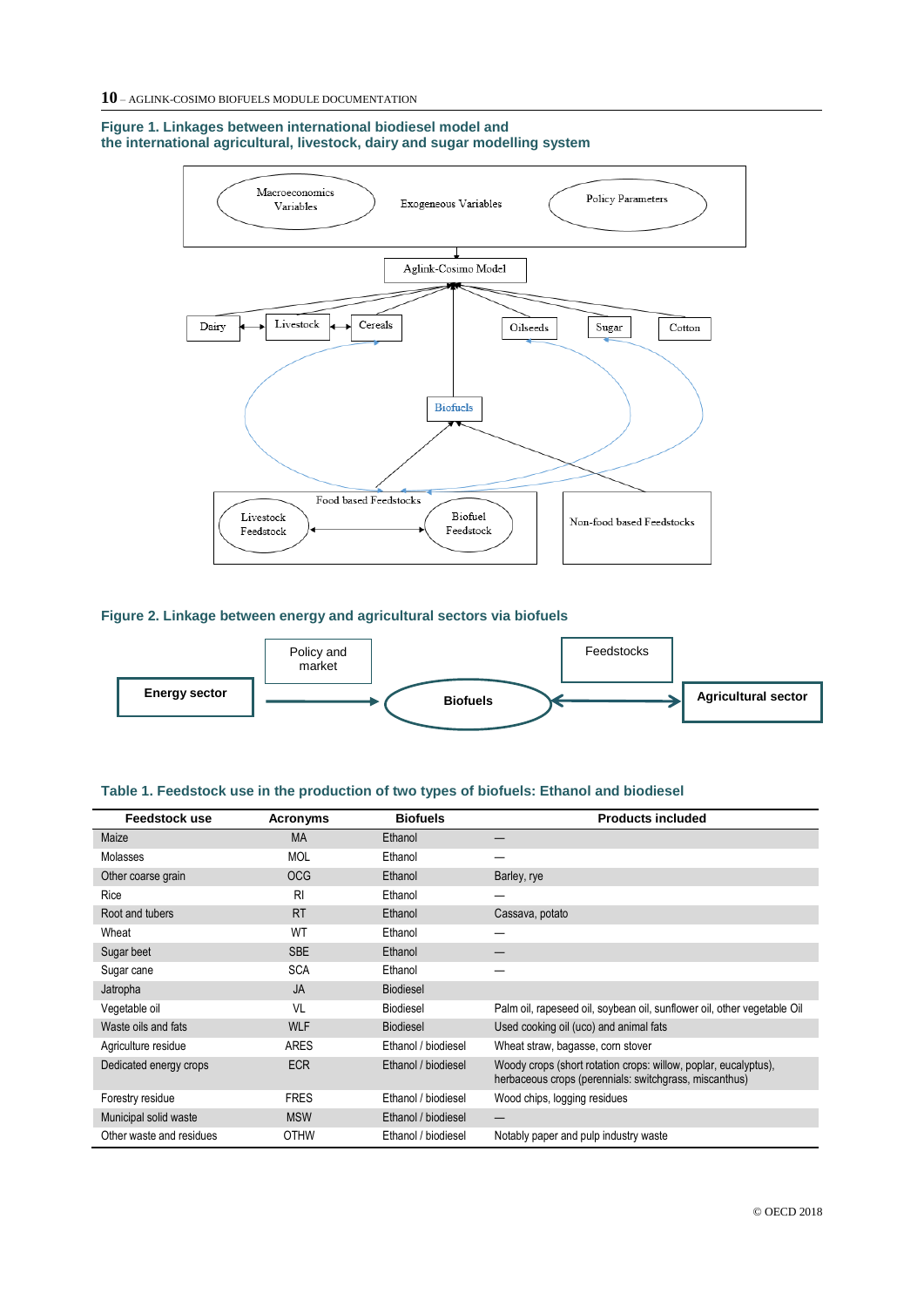### <span id="page-10-0"></span>**3. DATA SOURCES**

Data are obtained from many sources: industrial sources for ethanol and biodiesel production, use, imports, exports, stock volumes and prices; the US Department of Agriculture GAIN reports for the use of different types of feedstocks for production;; and the *Annual Outlook Report* of the International Energy Agency for the domestic volume of gasoline and diesel use. Macroeconomic variables, such as exchange rates and GDP, are based on the OECD's *Economic Outlook*, and population and crude oil prices on World Bank reports. Figures 3 and 4 show the price linkage between biofuels (ethanol and biodiesel), petroleum products (gasoline and diesel) and feedstocks (maize and vegetables). This is very important for baseline projections and policy-based scenario analysis.

**Figure 3. Change in world ethanol price, world crude oil price, and world maize price, % change year-to-year**





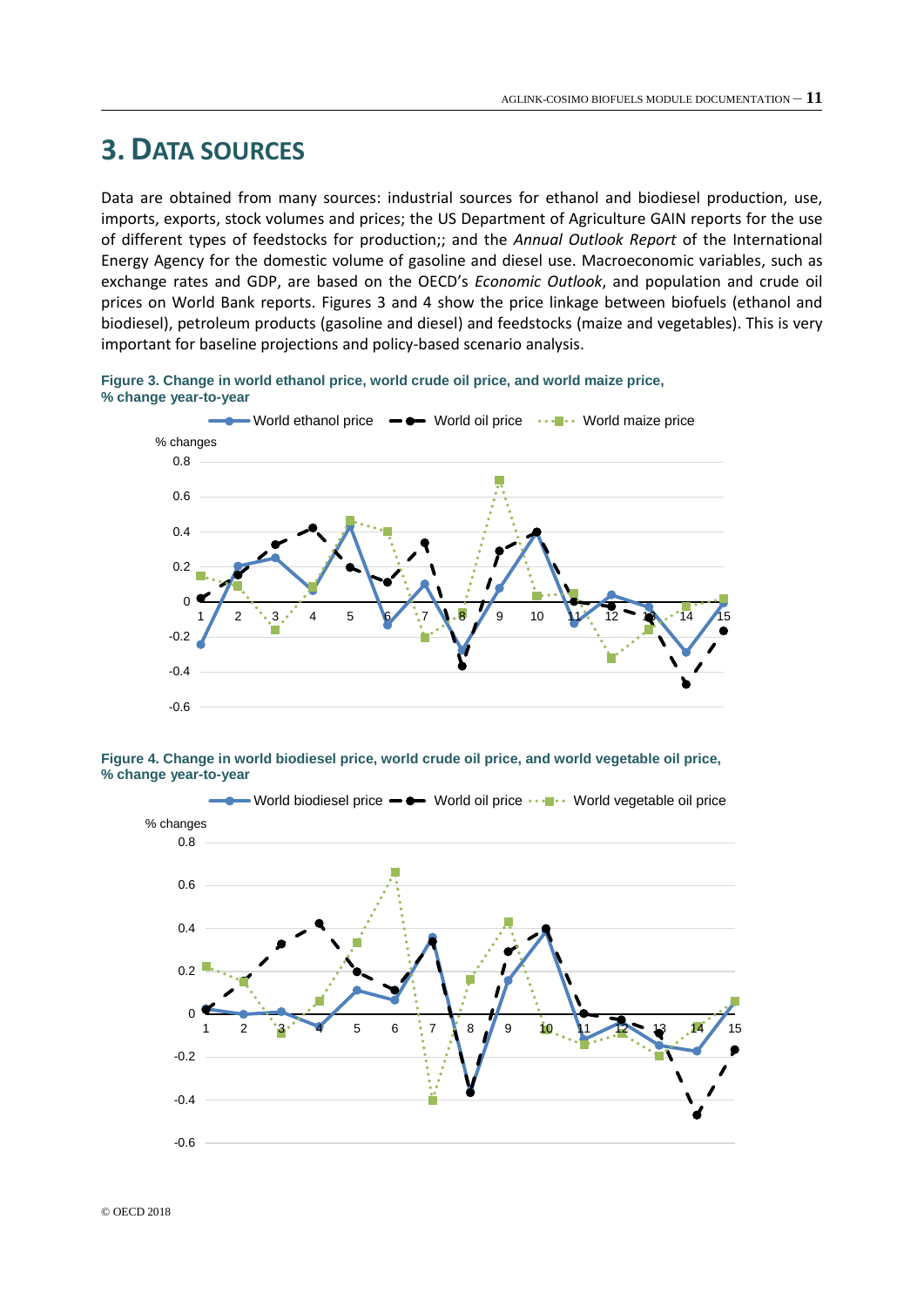### <span id="page-11-0"></span>**4. POLICIES**

Mandates on the domestic use of ethanol or biodiesel play an important role in modelling the demand for biofuels within the biofuels module. Given that policies regulate biofuel demand, the link between biofuels and crude oil prices is relatively limited, except for the crude oil price which drives the total fuel use which further drives biofuels use (in percentage terms). However, the development of biofuels beyond the mandate levels depends on the comparative price ratio between biofuels and crude oil. When the price of crude oil falls, biofuels are less competitive resulting in lower market-driven demand and lower investments in the sector. Higher transportation biofuel use can partially compensate for this.

Domestic mandates for biofuels can be either binding or non-binding (Figures 5a and 5b) depending on country-specific use. The mandate is non-binding if the mandated level of biofuels use is below the market equilibrium (Figure 5a) and binding when the domestic mandate pushes biofuels use and production beyond the conventional market equilibrium (Figure 5b). In the case of binding mandate, the biofuels price is above the equilibrium price, while the non-binding mandate has no effect on the market equilibrium. Where the mandate is binding, this is considered a policy support to biofuels producers.



#### **Box 1. Endogenous gasoline and diesel equation**

Country-specific endogenous domestic gasoline and diesel use are modelled in the biofuel module. The domestic fossil fuels are modelled as a function of own (gasoline and/ diesel price) and cross (ethanol and biodiesel) prices, income and vehicle fuel efficiencies (trend). A double log model is used in the estimation. The country-specific domestic gasoline use equation is modelled as follows:

$$
logGS_{c,t} = \alpha_0 + \alpha_1 * logCP^{GS}_{c,t} + \alpha_2 * logCP^{ET}_{c,t} + \alpha_3 * logI_{c,t} + \alpha_4 * V_{c,t} + \varepsilon^{GS}_{c,t}
$$

where, GS<sub>c,t</sub> is the per capita gasoline consumption in country c and year t, CP<sup>GS</sup><sub>c,t</sub> is the gasoline consumer price in country c and year t,  $CP^{ET}$ <sub>c,t</sub> is the ethanol consumer price in country c and year t, I<sub>c,t</sub> is the per capita GDP in country c year t, V<sub>c,t</sub> is the vehicle fuel efficiency in country c and year t,  $\alpha_0$ , and  $\alpha_1$ ,  $\alpha_2$ ,  $\alpha_3$ ,  $\alpha_4$  are the corresponding intercepts and slope coefficients, and, ε<sup>GS</sup><sub>c,t</sub> is the corresponding error term. The country specific domestic gasoline use equation is model as below:

$$
logDE_{c,t} = \beta_0 + \beta_1 * logCP^{DE}_{c,t} + \beta_2 * logCP^{BD}_{c,t} + \beta_3 * logI_{c,t} + \beta_4 * V_{c,t} + \epsilon^{DE}_{c,t}
$$

where, DE<sub>c,t</sub> is the per capita diesel consumption in country c in year t,  $CP^{DE}$ <sub>c,t</sub> is the diesel consumer price in country c and year t, CP<sup>BD</sup><sub>c,t</sub> is the biodiesel consumer price in country c and year t, I<sub>c,t</sub> is the per capita GDP in country c year t, V<sub>c,t</sub> is the vehicle fuel efficiency in country c and year t, *β*0, and *β*1, *β*2, *β*3, *β*4 are the corresponding intercepts and slope coefficients, and,  $\epsilon^{GS}$ <sub>c,t</sub> is the corresponding error term.

The parameters associated with the slope coefficients can be interpreted as own, and cross price elasticities and income elasticity, respectively.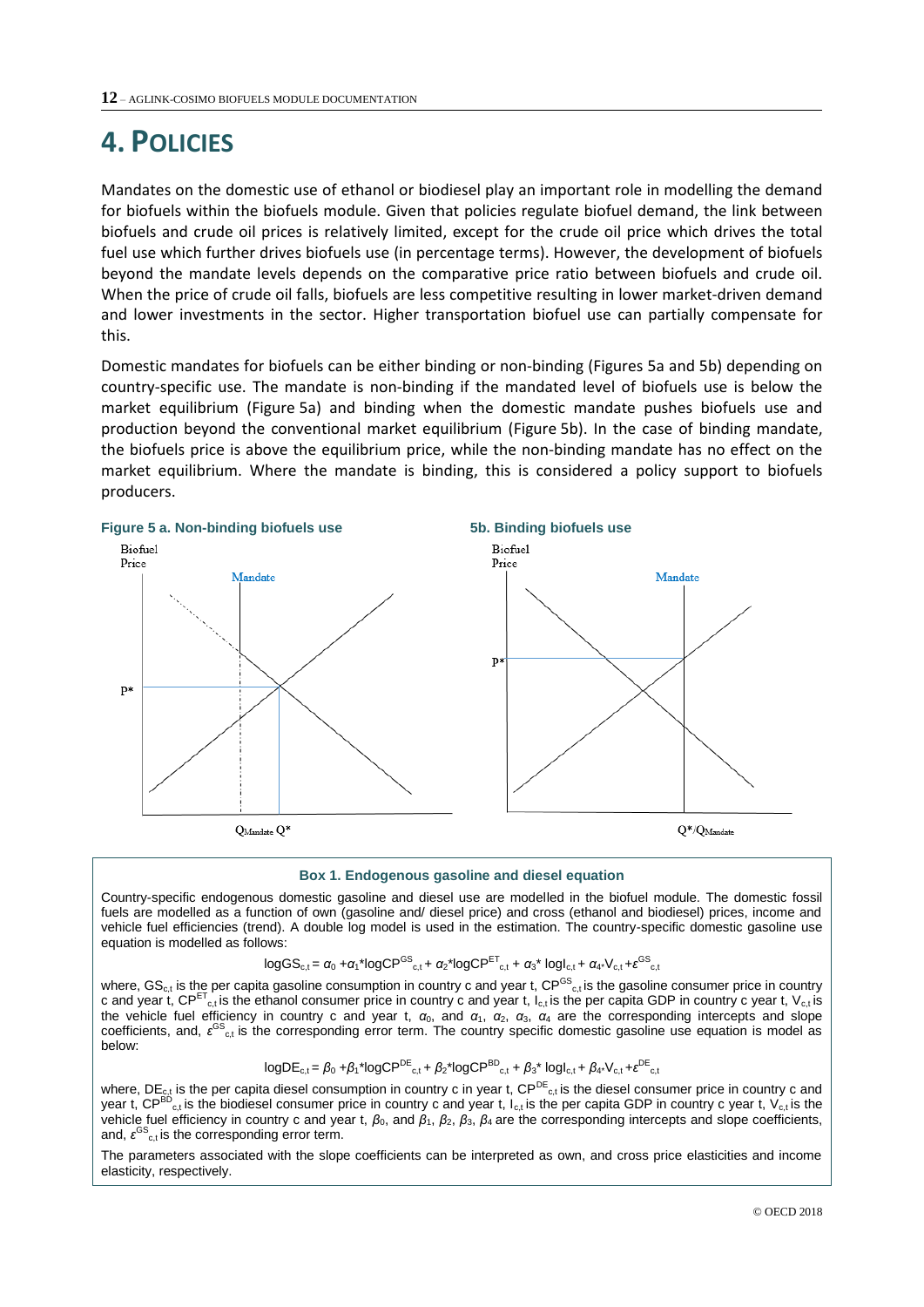### <span id="page-12-0"></span>**5. ELASTICITIES**

Like other components of the Aglink-Cosimo model, the biofuels module include some elasticities assumptions. Unlike cereals, livestock, and dairy modules where the own- and cross-price and income elasticities in the demand equation play an important role in the projections, the elasticities in the biofuels module are not significantly relevant as the demand for ethanol and biodiesel is driven mainly by domestic mandate policies. However, when calculated in terms of percentages these domestic mandates can be interpreted as an increase or decrease in gasoline and diesel use which lead to an increase or decrease in overall ethanol and biodiesel use.

Therefore, the elasticities corresponding to the newly added country-specific gasoline and diesel use equations are important in simulating baseline projection and scenarios.

The own (gasoline and diesel) price and cross (ethanol and biodiesel) price and income elasticities associated with the country-specific domestic gasoline use are listed in Table 2 and Table 3. In the cases of Brazil (ethanol), United States (ethanol, and biodiesel), and the European Union (ethanol and biodiesel) all the elasticities come from the log-log model (previously mentioned), while for other countries the own (gasoline and diesel) price and income elasticities are also derived from the log-log model but exclude the cross (ethanol and biodiesel) price effect as ethanol is not available at the retail level. However, the cross-price elasticity summarised below are obtained from the estimates for gasoline demand, which includes both the own- and cross-price effects.

| Country                   | <b>Own-price elasticity</b> | <b>Cross-price elasticity</b> | Income elasticity |
|---------------------------|-----------------------------|-------------------------------|-------------------|
| Argentina                 | $-0.34$                     | $-0.53$                       | 1.61              |
| Australia                 | $-0.01$                     | $-0.13$                       | 1.68              |
| <b>Brazil</b>             | $-0.76$                     | 0.35                          | 0.38              |
| Canada                    | $-0.04$                     | $-0.03$                       | 0.1               |
| China                     | $-0.12$                     |                               | 1.156             |
| European Union            | $-0.25$                     | $-0.04$                       | 0.51              |
| Japan                     | $-0.42$                     | 0.16                          | 1.16              |
| Korea                     | $-0.08$                     | $-0.06$                       | 0.32              |
| Mexico                    | $-0.38$                     | $-0.07$                       | 0.33              |
| New Zealand               | $-0.02$                     | $-0.04$                       | 1.12              |
| Norway                    | $-0.07$                     | $-0.02$                       | 1.2               |
| <b>Russian Federation</b> | $-0.1$                      |                               | 0.29              |
| Switzerland               | $-0.03$                     |                               | 2.64              |
| <b>United States</b>      | $-0.04$                     | $-0.03$                       | 0.88              |
| Colombia                  | $-0.01$                     | $-0.05$                       | 0.35              |
| Chile                     | $-0.31$                     | 0.52                          | 0.53              |
| India                     | $-0.02$                     |                               | 0.25              |
| Indonesia                 | $-0.02$                     | $-0.02$                       | 1.63              |
| Malaysia                  | $-0.15$                     | $-0.4$                        | 1.63              |
| Paraguay                  | $-0.11$                     | 0.12                          | 1.54              |
| Peru                      | $-0.36$                     | $-0.33$                       | 1.15              |
| Philippines               | $-0.25$                     |                               | 0.75              |
| Thailand                  | $-0.41$                     | 0.12                          | 0.52              |

**Table 2. Price and income elasticities corresponding to the country-specific gasoline demand equation**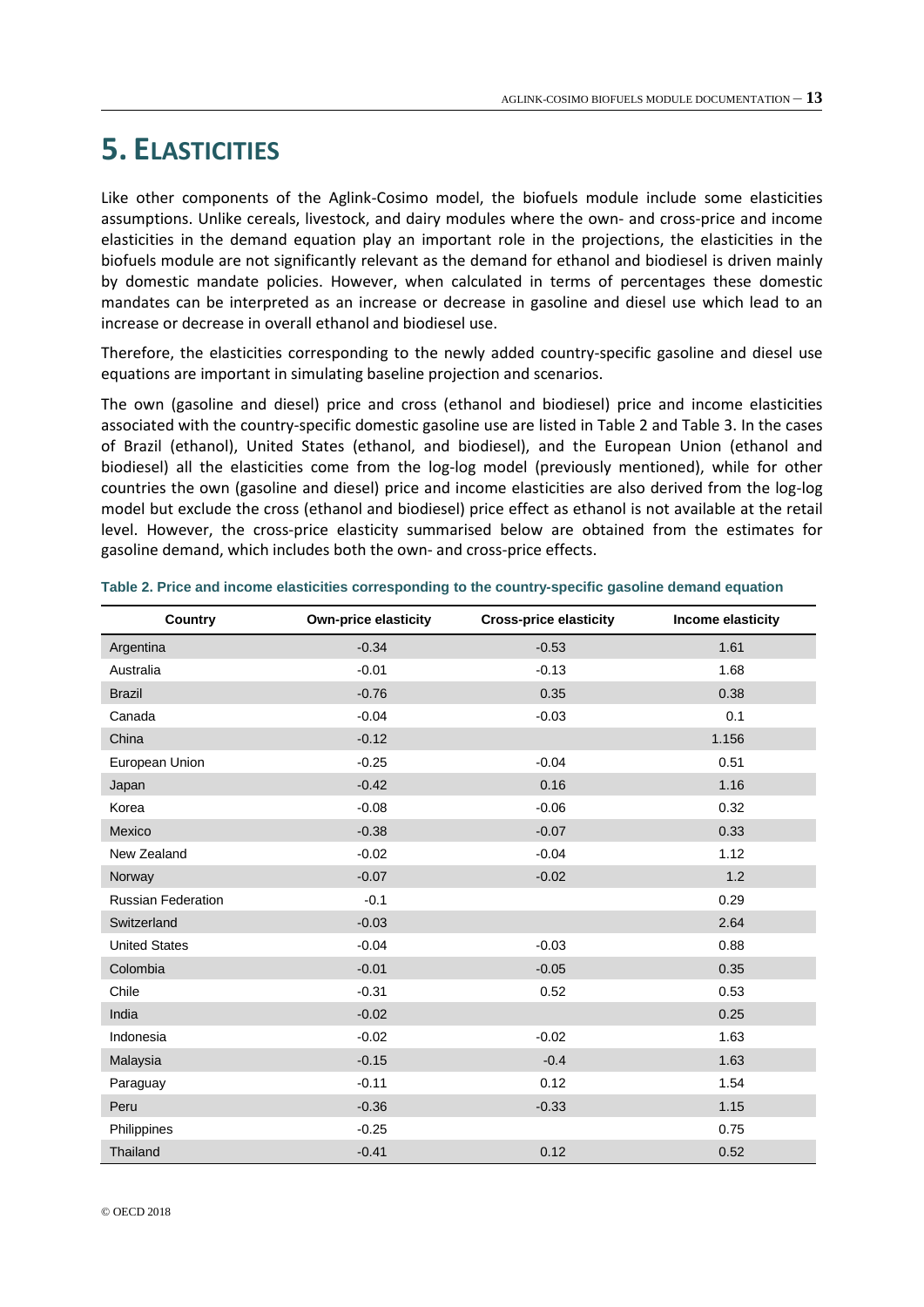#### **14** – AGLINK-COSIMO BIOFUELS MODULE DOCUMENTATION

| Country                   | <b>Own-price elasticity</b> | <b>Cross-price elasticity</b> | Income elasticity |
|---------------------------|-----------------------------|-------------------------------|-------------------|
| Argentina                 | $-0.24$                     | 0.02                          | 1.15              |
| Australia                 | $-0.03$                     | $-0.02$                       | 0.37              |
| <b>Brazil</b>             | $-0.09$                     | 0.02                          | 1.06              |
| Canada                    | $-0.03$                     | 0.05                          | 0.13              |
| China                     | $-0.13$                     |                               | 1.15              |
| European Union            | $-0.03$                     | 0.02                          | 0.63              |
| Japan                     | $-0.2$                      | $-0.31$                       | 0.69              |
| Korea                     | $-0.07$                     | 0.267                         | 0.44              |
| Mexico                    | $-0.41$                     | $-0.08$                       | 0.3               |
| New Zealand               | $-0.04$                     | 0.12                          | 0.83              |
| Norway                    | $-0.17$                     | 0.06                          | 0.89              |
| <b>Russian Federation</b> | $-0.1$                      | $-0.001$                      | 0.29              |
| Switzerland               | $-0.1$                      |                               | 1.41              |
| <b>United States</b>      | $-0.08$                     | $-0.003$                      | 0.7               |
| Colombia                  | $-0.04$                     |                               | 1.36              |
| Chile                     | $-0.0083$                   | 0.33                          | 2.94              |
| India                     | $-0.02$                     | 0.16                          | 0.25              |
| Indonesia                 | $-0.02$                     | 0.07                          | 1.63              |
| Malaysia                  | $-0.16$                     | $-0.24$                       | 1.58              |
| Paraguay                  | $-0.13$                     | 0.23                          | 0.15              |
| Philippines               | $-0.29$                     |                               | 1.68              |
| Thailand                  | $-0.14$                     | 0.02                          | 1.19              |

#### **Table 3. Price and income elasticities corresponding to the country-specific diesel demand equation**

The assumed ethanol and biodiesel export and import demand elasticities in the biofuels module of the Aglink-Cosimo model are listed in Table 4.

#### **Table 4. Country-specific ethanol and biodiesel export and import demand elasticities**

| Country                               | Commodity        | <b>Export demand elasticity</b> | Import demand elasticity |
|---------------------------------------|------------------|---------------------------------|--------------------------|
| <b>Brazil</b>                         | Ethanol          | $-4.99$                         | 6.7                      |
| European Union                        | Ethanol          | -2                              | 8                        |
| All countries except Brazil<br>and EU | Ethanol          | $-4.99$                         | 8                        |
| All countries                         | <b>Biodiesel</b> | $-2$                            | 5                        |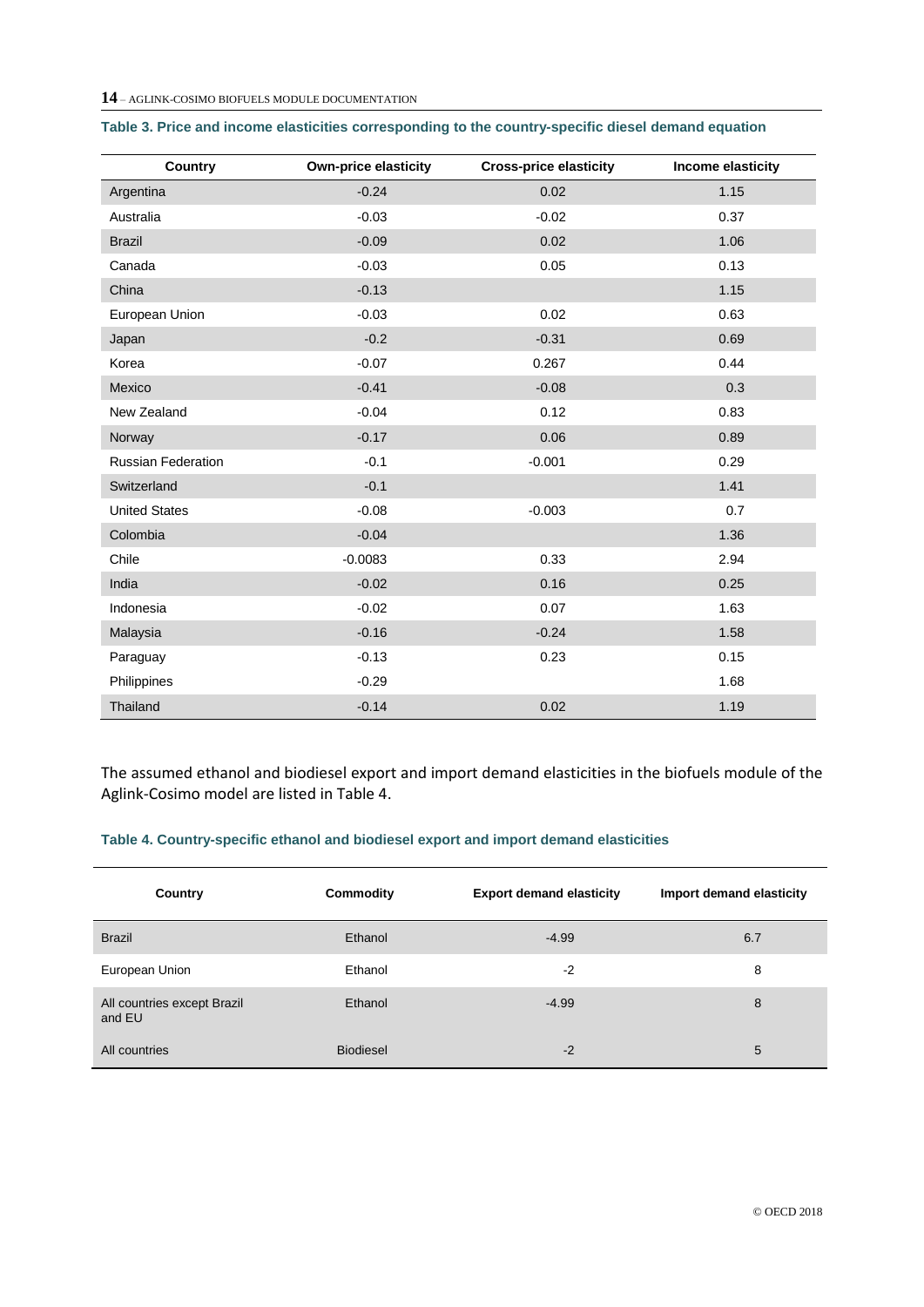### <span id="page-14-0"></span>**6. MODEL**

The biofuels module follows the same structure as the Aglink-Cosimo model and is linked to the other components of the model via the corresponding feedstock use links. On the supply side of the biofuel module, the feedstocks producer price index obtained from the other components of the Aglink-Cosimo model is used to derive the biofuels production costs. On the demand side, the biofuels demand is tied to the petroleum products demand and the price ratio between the biofuels (ethanol and biodiesel) price and the gasoline and diesel price that drive it. At equilibrium, the demand and supply of biofuels interact and solve the equilibrium price and quantity (Figure 6).

The major updates to the demand side of the biofuels module are shown in Figure 7. The inclusion of endogenous petroleum products is a new addition that increases the overall capabilities of the Aglink-Cosimo model to analyse biofuels and climate change-related scenarios. Figure 7 shows that in addition to the endogenous gasoline and diesel use, the inclusion of endogenous high blend ethanol and biodiesel domestic use has significantly increased the robustness of the biofuels module. The low blend biofuels domestic use is driven by policy as well as fuel additives, while high blend use is sensitive to the biofuels and petroleum products price ratios.



#### **Figure 6. Schematic diagram of the biofuels module of the Aglink-Cosimo**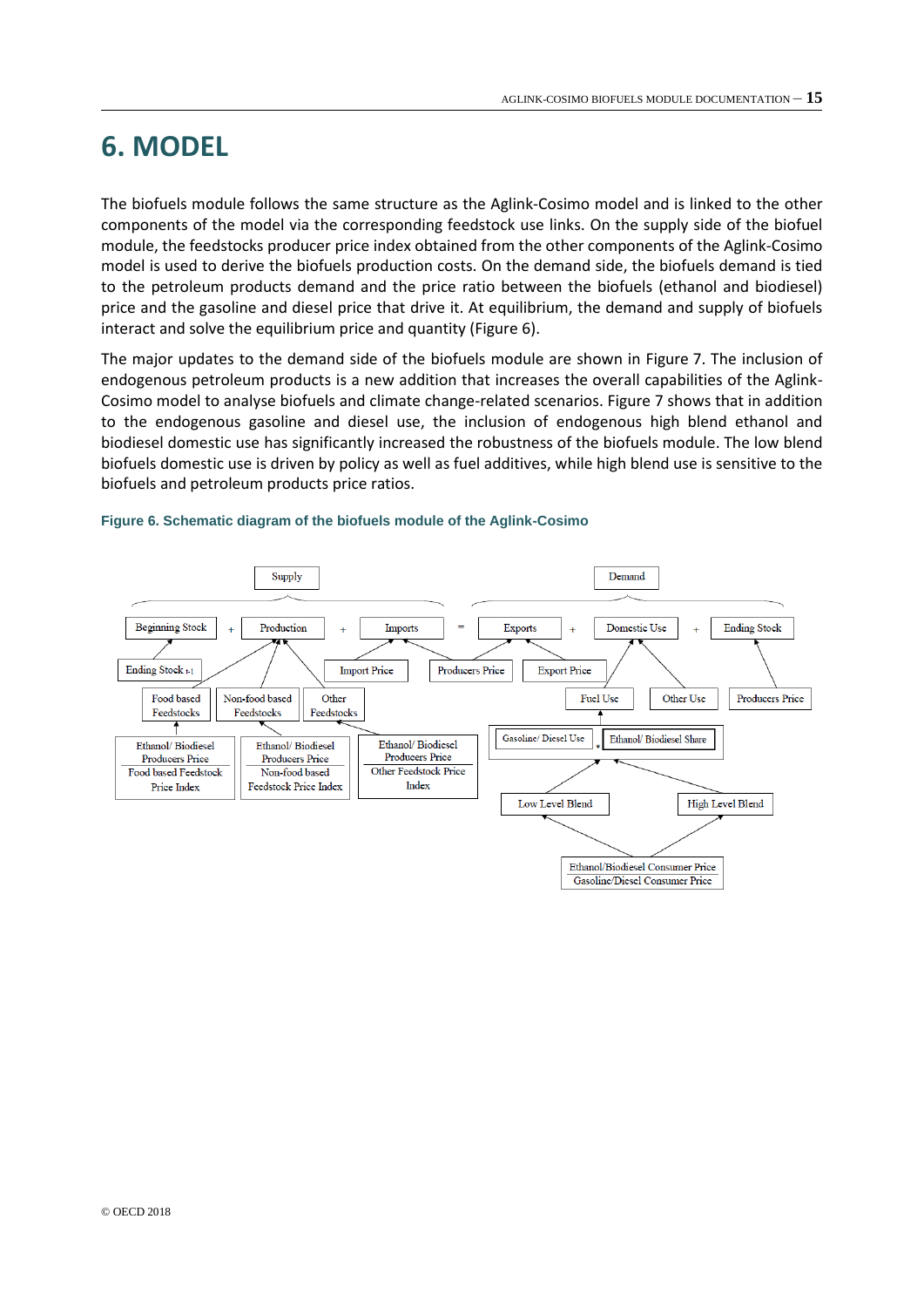

#### **Figure 7. Flowchart of the high and low blend domestic biofuels use**

### **6.1 Equilibrium condition**

The biofuels module has its own market equilibrium for each country covered by the Aglink and Cosimo models. The two market equilibrium conditions that correspond to the specific ethanol and biodiesel markets are represented as follows:

$$
\mathsf{ST}^{\mathsf{ET}}_{\mathsf{c},\mathsf{t}\text{-1}} + \mathsf{QP}^{\mathsf{ET}}_{\mathsf{c},\mathsf{t}} + \mathsf{IM}^{\mathsf{ET}}_{\mathsf{c},\mathsf{t}} = \mathsf{QC}^{\mathsf{ET}}_{\mathsf{c},\mathsf{t}} + \mathsf{EX}^{\mathsf{ET}}_{\mathsf{c},\mathsf{t}} + \mathsf{ST}^{\mathsf{ET}}_{\mathsf{c},\mathsf{t}} \tag{7}
$$

*where*

| $ST_{c,t-1}^{ET}$                                   | $=$ the beginning stocks of ethanol in country c and year t |
|-----------------------------------------------------|-------------------------------------------------------------|
| $QP^{ET}$ <sub>c.t</sub>                            | $=$ the production of ethanol in country c and year t       |
| $IM_{c,t}^{\text{ET}}$                              | $=$ the import of ethanol in country c and year t           |
| $QC^{ET}$ <sub>c,t</sub>                            | $=$ the domestic use of ethanol in country c and year t     |
| $\mathsf{EX}^{\mathsf{ET}}_{\mathsf{c},\mathsf{t}}$ | $=$ the export of ethanol in country c and year t           |
| $ST_{\text{c.t}}^{\text{ET}}$                       | $=$ the stock of ethanol in country c and year t.           |
|                                                     |                                                             |

$$
ST^{BD}_{c,t-1} + QP^{BD}_{c,t} + IM^{BD}_{c,t} = QC^{BD}_{c,t} + EX^{BD}_{c,t} + ST^{BD}_{c,t}
$$
 (8)

*where*

 $ST^{BD}_{c,t-1}$  $=$  the beginning stocks of biodiesel in country c and year t  $QP^{BD}$ <sub>c,t</sub>  $=$  the production of biodiesel in country c and year t  $IM^{BD}_{c,t}$  $=$  the import of biodiesel in country c and year t  $QC^{BD}_{c,t}$  $=$  the domestic use of biodiesel in country c and year t  $EX^{BD}_{c,t}$  $=$  the export of biodiesel in country c and year t  $ST^{BD}_{\phantom{BD}c.t}$  $=$  the export of biodiesel in country c and year t

Based on the above conditions the biofuels module determines country-specific ethanol and biodiesel producers price separately.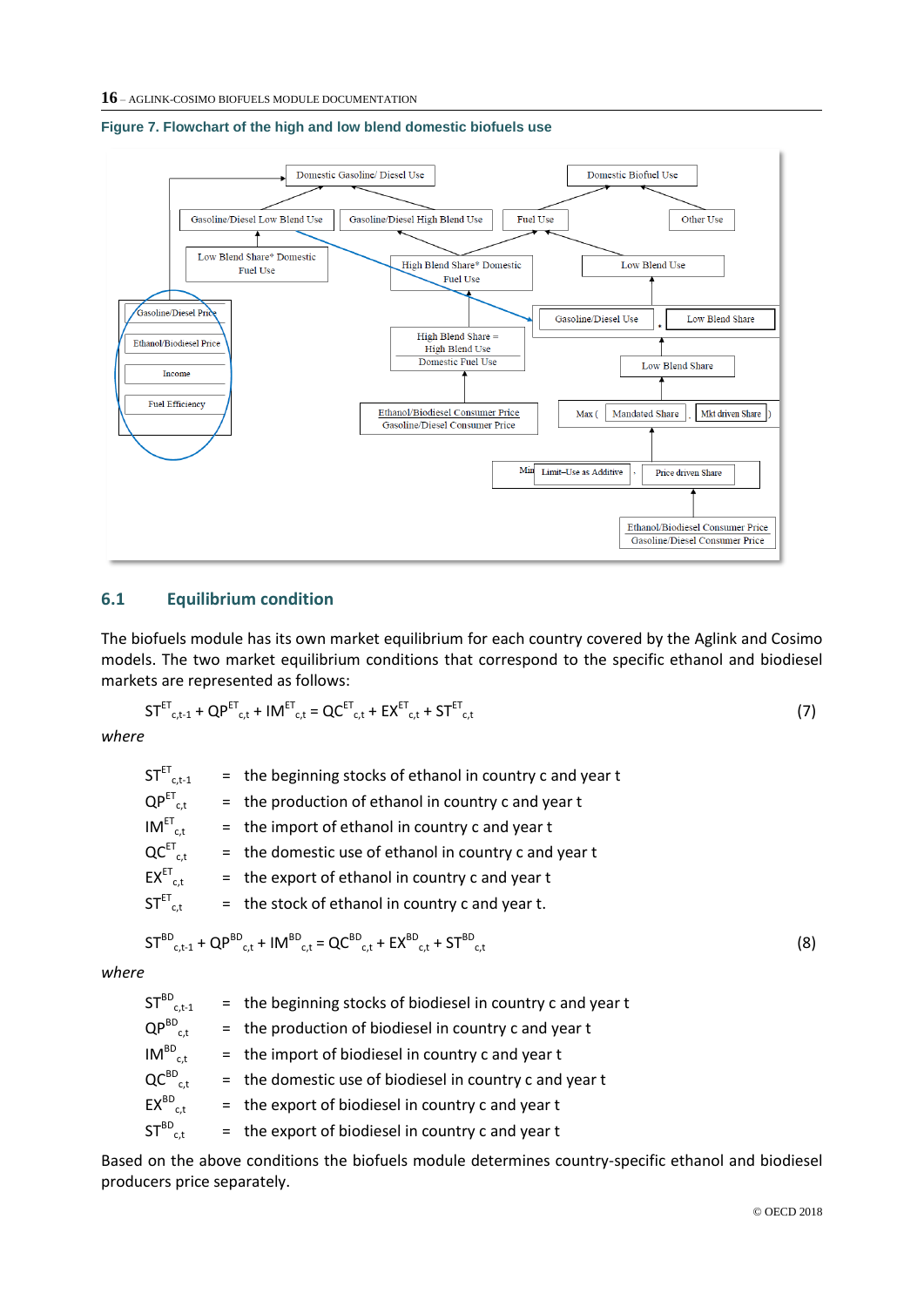The equilibrium conditions that solve the biofuels module for world ethanol and biodiesel prices separately are as follows:

$$
\sum_{c=1}^{n} E X_{c,t}^{ET} = \sum_{c=1}^{n} I M_{c,t}^{ET}
$$
 (9)

*where*

 $EX_{c,t}^{ET}$  = the ethanol export in country c and year t  $IM<sup>ET</sup><sub>c,t</sub>$  = the ethanol import in country c and year t

$$
\sum_{c=1}^{n} E X_{c,t}^{BD} = \sum_{c=1}^{n} I M_{c,t}^{BD}
$$
 (10)

*where*

 $EX^{BD}_{c,t}$  $=$  the ethanol export in country c and year t  $IM^{BD}_{\phantom{CD}ct}$  $=$  the ethanol import in country c and year t

#### **6.2. Biofuels price equation**

The ethanol and biodiesel retail price is calculated based on the following identities:

$$
CP^{ET}_{c,t} = PP^{ET}_{c,t} + TAX^{ET}_{c,t} + MAR^{ET}_{c,t}
$$
\n(11)

*where*

| $\mathsf{CP}^{\mathsf{ET}}_{\mathsf{c.t.}}$                  | $=$ the ethanol consumer price in country c and year t                                           |
|--------------------------------------------------------------|--------------------------------------------------------------------------------------------------|
| $\mathsf{PP}^{\textsf{ET}}_{\phantom{\textsf{C}}\textsf{C}}$ | $=$ the ethanol producer price in country c and year t                                           |
| $\mathsf{TAX}^{\mathsf{ET}}_{\mathsf{c.t}}$                  | $=$ the tax imposed on ethanol price in country c and year t                                     |
| $\mathsf{MAR}^{\mathsf{ET}}_{\mathsf{c.t.}}$                 | = the margin of ethanol sales that is the difference between the wholesale and retail<br>prices. |

$$
CP^{BD}_{c,t} = PP^{BD}_{c,t} + TAX^{BD}_{c,t} + MAR^{BD}_{c,t}
$$
\n
$$
(12)
$$

*where*

| $\mathsf{CP}^{\mathsf{BD}}_{\phantom{\mathsf{C}}\mathsf{c}.\mathsf{t}}$ . | $=$ the biodiesel consumer price in country c and year t                                                                                 |
|---------------------------------------------------------------------------|------------------------------------------------------------------------------------------------------------------------------------------|
| $\mathsf{PP}^{\mathsf{BD}}_{\phantom{\mathsf{C}}\text{c.t.}}$             | $=$ the biodiesel producer price in country c and year t                                                                                 |
| $\mathsf{TAX}^{\mathsf{BD}}_{\mathsf{c.t.}}$                              | $=$ the tax imposed on biodiesel price in country c and year t                                                                           |
|                                                                           | $\text{MAR}^{\text{BD}}_{\text{c,t}}$ = the margin of biodiesel sales that is the difference between the wholesale and<br>retail prices. |

The country-specific *ad valorem* tax consistent with the current policy is assumed over the projection period. Except for Brazil, the United States, and the European Union there is no retail market for biofuels. Therefore, in the absence of such a market, the existing gasoline and diesel tax is assumed as the ethanol and biodiesel tax.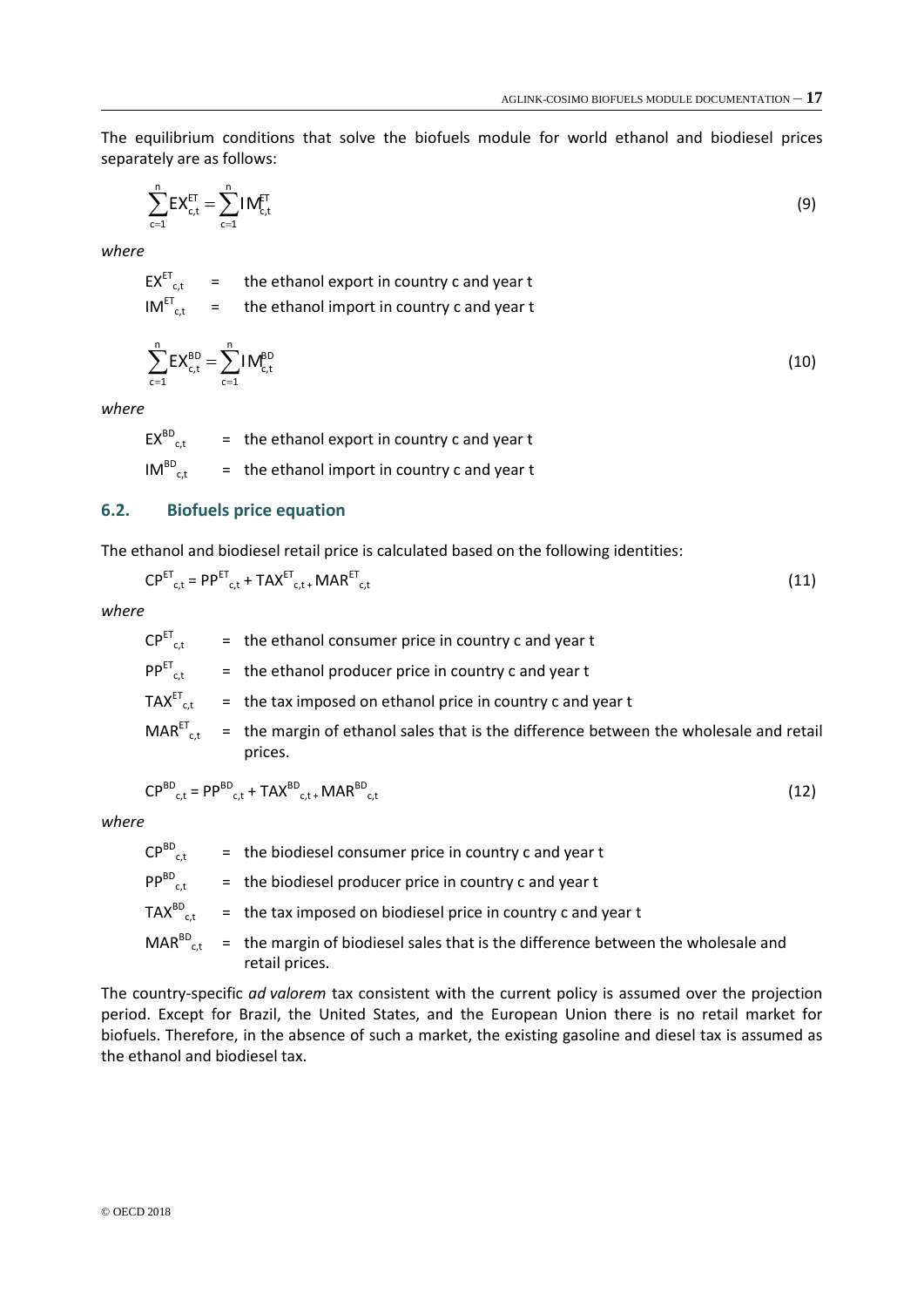Separate import and export prices for ethanol and biodiesel are calculated. The following equations are used for this purpose:

$$
EP^{ET}_{c,t} = EP^{ET}_{w,t}*XR_{c,t}*EXA^{ET}_{c,t}
$$
 (13)

*where*

 $EP^{ET}_{c,t}$  is the ethanol export price in country c and year t

 $EP^{ET}$ <sub>w,t</sub> is the world ethanol export price in year t,

 $\mathsf{EXA}^\mathsf{ET}$ <sub>c,t</sub> is the country-specific exported ethanol quality adjustment factor in country c and year t.

$$
IP^{ET}_{c,t} = IP^{ET}_{w,t} * XR_{c,t} * IMA^{ET}_{c,t}
$$
\n
$$
(14)
$$

*where*

 $IP^{\text{ET}}_{c.t.}$  $=$  the ethanol import price in country c and year t  $IP^{ET}_{w,t}$  = the world ethanol import price in year t  $IMA<sup>ET</sup>_{c.t.}$  $=$  the country-specific imported ethanol quality adjustment factor in country c and year t.

And at equilibrium:

$$
EP^{ET}_{w,t} = IP^{ET}_{w,t}
$$
 (15)

$$
EP^{BD}_{c,t} = EPBDw_{,t}^*XR_{c,t}^*EXA^{BD}_{c,t}
$$
 (16)

*where*

| $\mathsf{EP}^{\mathsf{BD}}_{\phantom{\mathsf{C}}\text{\rm c.t.}}$ | $=$ the biodiesel export price in country c and year t                               |
|-------------------------------------------------------------------|--------------------------------------------------------------------------------------|
| $\mathsf{EP}^{\mathsf{BD}}_{\mathsf{w}.\mathsf{t}}$               | $=$ the world biodiesel export price in year t,                                      |
| $\mathsf{EXA}^{\mathsf{BD}}_{\phantom{\mathsf{C}}\mathsf{C}}$     | = the country-specific exported biodiesel quality adjustment factor in country c and |
|                                                                   | vear t.                                                                              |

$$
IP^{BD}_{c,t} = IP^{BD}_{w,t} * XR_{c,t} * IMA^{BD}_{c,t}
$$
 (17)

*where*

| $IP^{BD}_{c.t.}$       | $=$ the biodiesel import price in country c and year t                                          |
|------------------------|-------------------------------------------------------------------------------------------------|
| $IP^{\text{BD}}_{w,t}$ | $=$ the world biodiesel import price in year t                                                  |
| $IMA^{BD}_{c+}$        | = the country-specific imported biodiesel quality adjustment factor in country c and<br>vear t. |

And at equilibrium:

$$
EP^{BD}_{w,t} = IP^{BD}_{w,t}.
$$
 (18)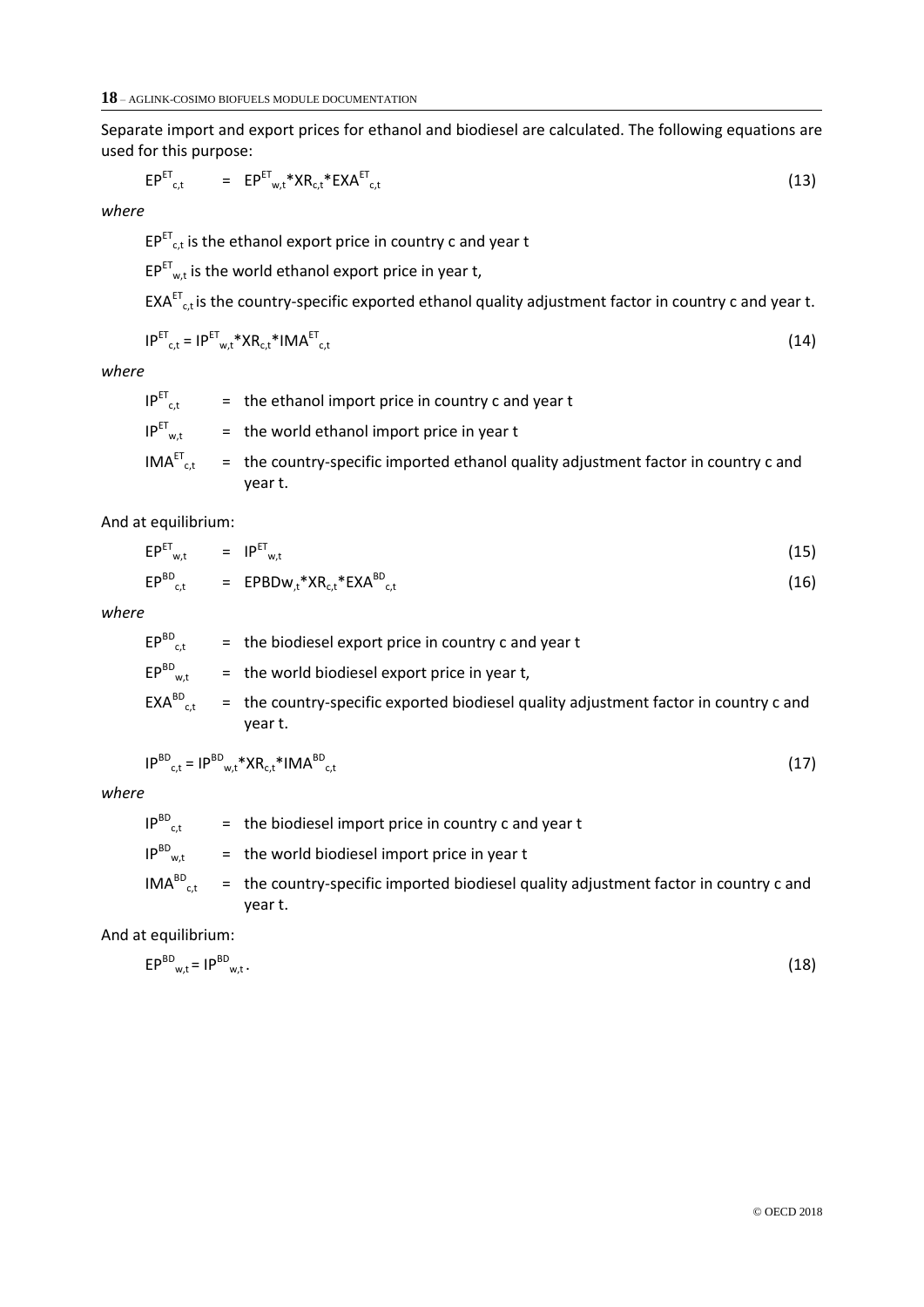### **6.3 Domestic use equation**

The biofuels module models only the fuel use of ethanol and biofuels while other uses of ethanol and biodiesel is exogenously assumed over the projection periods (Figure 7). The equations below represent total ethanol and biodiesel domestic consumption:

$$
\mathsf{QC}^{\mathsf{ET}}_{\mathsf{c},\mathsf{t}} = \mathsf{FL}^{\mathsf{ET}}_{\mathsf{c},\mathsf{t}} + \mathsf{OU}^{\mathsf{ET}}_{\mathsf{c},\mathsf{t}} \tag{19}
$$

*where*

 $QC^{ET}$ <sub>ct</sub>  $=$  the domestic use of ethanol in country c and year t  $FL^{\text{ET}}_{\phantom{\text{C}}\text{C}}$  $=$  the domestic fuel use of ethanol in country c and year t  $OU<sup>ET</sup><sub>ct</sub>$  $=$  the domestic other use of ethanol in country c and year t  $QC^{BD}_{c.t.}$  $_{c,t}$  = FL<sup>BD</sup><sub>c,t</sub> + OU<sup>BD</sup>  $\sigma_{\rm c,t}$  (20)

*where*

$$
QC^{BD}_{c,t}
$$
 = the domestic use of biological in country c and year t  
\n $FL^{BD}_{c,t}$  = the domestic fuel use of biological in country c in year t,  $OU^{BD}_{c,t}$  is the domestic  
\nother use of biological in country c and year t.

Further, domestic fuel ethanol and biodiesel use are modelled within the biofuels module (Figure 7) using the following equations:

$$
FL^{ET}_{c,t} = LB^{ET}_{c,t} + HB^{ET}_{c,t}
$$
 (21)

*where*

$$
LB^{ET}_{c,t}
$$
 = the domestic use of low blend fuel ethanol use in country c and year t  
\n $HB^{ET}_{c,t}$  = the domestic use of high blend fuel ethanol use in country c and year t

With exception of Brazil, the majority of ethanol use is in the form of low blend which is driven by domestic policy mandates. However, there are other nested fuel uses of ethanol which are counted with low blend ethanol use, including fuel additive use, and market driven low blend use which are represented as follows:

$$
LB^{ET}_{c,t} = LS^{ET}_{c,t} * GS_{c,t}/EE^{ET}
$$
 (22)

*where*

| $LS^{ET}$ <sub>c.t</sub> | = the total low blend domestic ethanol use in terms of percentage in country c in<br>vear t. |
|--------------------------|----------------------------------------------------------------------------------------------|
| $GS_{c+}$                | $=$ the total domestic gasoline use in country c and year t                                  |
| $EE^{ET}$                | $=$ the energy equivalent of ethanol and gasoline, which is assumed to be 0.67.              |

It includes domestic ethanol use as fuel additive and policy-driven higher mandates which are capped at the blend wall limits (Figure 7). However, in the case of Cosimo (developing) countries and Argentina where mandates are not achievable, the mandates are adjusted as:

$$
LS^{ET}_{c,t} = max(MA^{ET}_{c,t}, QS^{ET}_{c,t})
$$
 (23)

*where*

$$
MA^{ET}_{c,t}
$$
 = the domestic adjusted energy equivalent ethanol mandate obligation in terms of percentage in country c and year t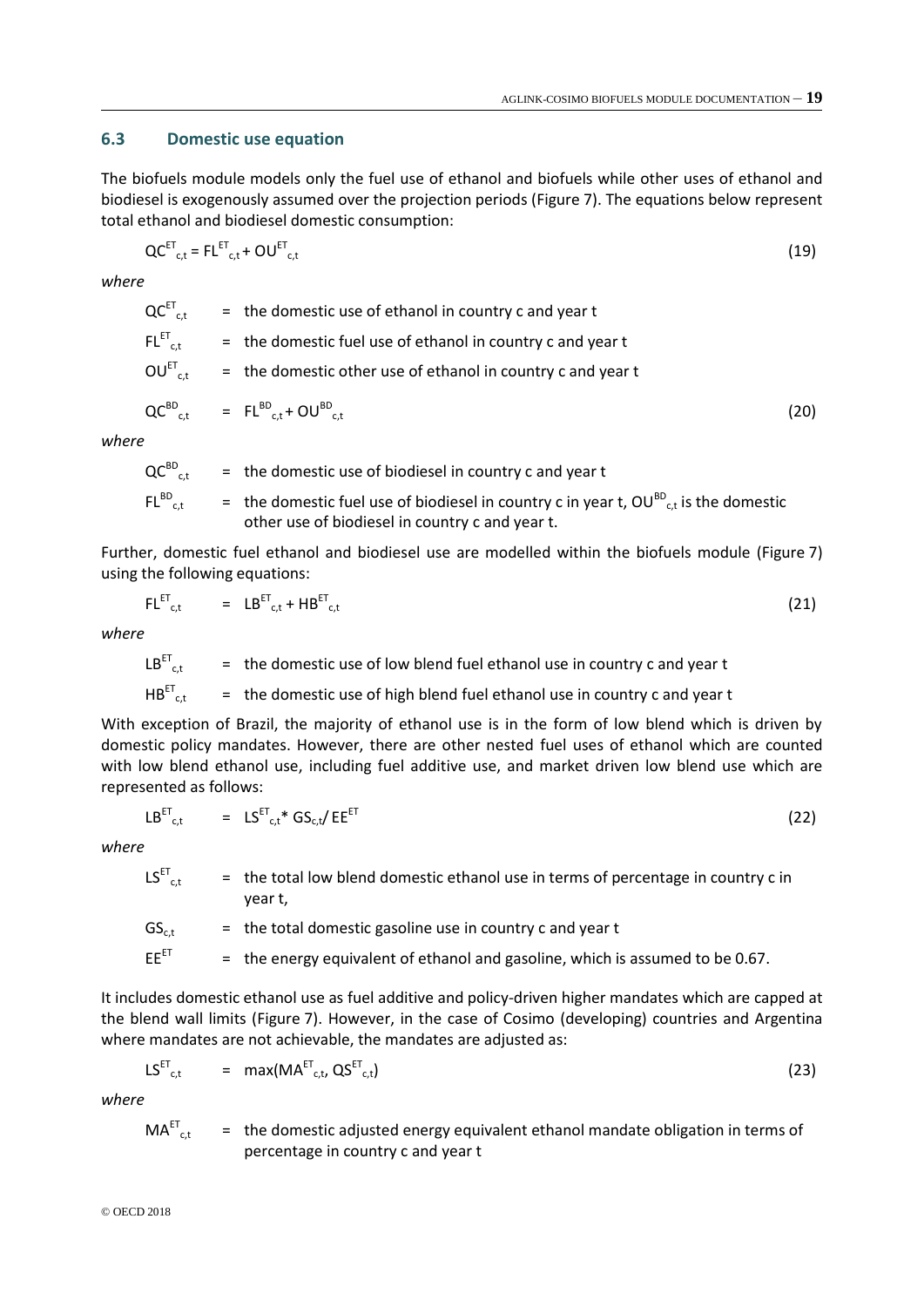### **20** – AGLINK-COSIMO BIOFUELS MODULE DOCUMENTATION

|       | $\mathsf{QS}^{\mathsf{ET}}_{\mathsf{c},\mathsf{t}}$ | = the total domestic variable non-mandate driven low blend ethanol use in terms of<br>percentage in country c and year t |      |
|-------|-----------------------------------------------------|--------------------------------------------------------------------------------------------------------------------------|------|
|       |                                                     | $MA^{ET}$ <sub>c.t</sub> = $EE^{ET} * AI^{ET}$ <sub>c.t</sub> $/(1-(1 - EE^{ET}) * AI^{ET}$ <sub>c.t</sub> $)$           | (24) |
| where |                                                     |                                                                                                                          |      |
|       |                                                     | $AU_{c,t}^{ET}$ = the domestic ethanol adjusted mandates in terms of percentage in country c and<br>year t               |      |
|       |                                                     | $AV^{ET}_{c,t}$ = $SV^{ET}_{c,t}$ *OM $^{ET}_{c,t}$                                                                      | (25) |
| where |                                                     |                                                                                                                          |      |
|       | $\mathsf{SV}^{\mathsf{ET}}_{\mathsf{c},\mathsf{t}}$ | = the share of adjustment of the actual mandate in country c and year t                                                  |      |
|       | $OM^{\text{ET}}_{c,t}$                              | = the domestic ethanol actual mandates in terms of percentage in country c and<br>year t                                 |      |
|       |                                                     | $\text{QS}^{\text{ET}}_{\text{c.t}}$ = $\text{AD}^{\text{ET}}_{\text{c.t}} + \text{MR}^{\text{ET}}_{\text{c.t}}$         | (26) |
| where |                                                     |                                                                                                                          |      |
|       | $\mathsf{AD}^{\mathsf{ET}}_{\mathsf{c.t}}$          | = the domestic fuel additive use of ethanol in terms of percentage in country c and<br>year t                            |      |
|       | $\mathsf{MR}^{\mathsf{ET}}_{\mathsf{c},\mathsf{t}}$ | = the domestic low blend ethanol use in terms of percentage in country c and year t                                      |      |
|       |                                                     | $MR^{ET}_{c,t}$ = min( $(MN^{ET}_{c,t} - AD^{ET}_{c,t})$ , $MK^{ET}_{c,t}$ )                                             | (27) |
| where |                                                     |                                                                                                                          |      |
|       |                                                     |                                                                                                                          |      |

$$
MN^{ET}_{c,t} = the domestic market capacity limit (blend-wall) in terms of percentage in country c and year t
$$

$$
MK^{ET}_{c,t} =
$$
 the domestic market driven ethanol use in terms of percentage in country c and  
year t

$$
MK_{c,t}^{ET} = \frac{1}{1 + \exp(\mathbf{4}^* \kappa^* (CP_{c,t}^{ET}/CP_{c,t}^{GS} - EE^{ET}))}
$$
 (28)

The high blend ethanol use is modelled as follow:

$$
HB^{ET}_{c,t} = HS^{ET}_{c,t} * GS_{c,t}/EE^{ET}
$$
 (29)

where

 $HS<sup>ET</sup><sub>c,t</sub>$  = the high blend ethanol use in terms of percentage in country c and year t

$$
HS_{c,t}^{ET} = \frac{1}{1 + exp(4 \cdot k \cdot k (CP_{c,t}^{ET}/CP_{c,t}^{GS} - EE^{ET})}
$$

And, total domestic biodiesel use is modelled using the following equations:

$$
FL^{BD}_{c,t} = LB^{BD}_{c,t} + HB^{BD}_{c,t} \tag{30}
$$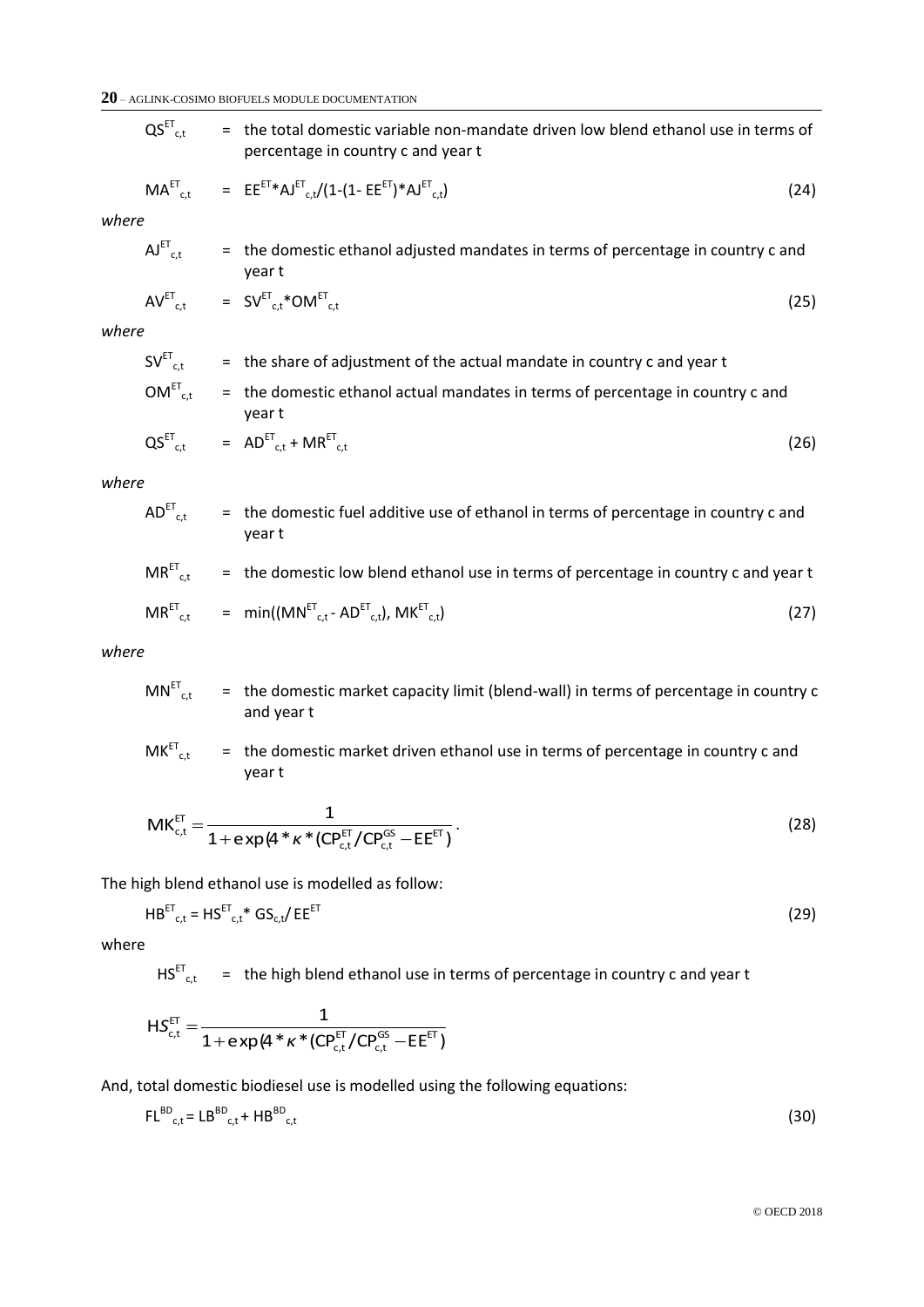*where*

$$
LB^{BD}_{c,t} = the domestic use of low blend fuel biodiesel use in country c and year t,\n
$$
HB^{BD}_{c,t} = the domestic use of high blend fuel biodiesel use in country c and year t.
$$
\n
$$
LB^{BD}_{c,t} = MN^{BD}_{c,t} * DE_{c,t}/EE^{BD}
$$
\n(3)
$$

$$
B^{BD}_{c,t} = MN^{BD}_{c,t} * DE_{c,t}/EE^{BD}
$$
 (31)

*where*

 $MN^{BD}_{c,t}$  = the domestic biodiesel use mandate in terms of percentage in country c and year t  $DE_{c,t}$  = the total domestic diesel use in country c and year t EE<sup>BD</sup> = the energy equivalent between biodiesel and diesel, which is assumed to be 0.92.

It includes domestic biodiesel use as discretionary blend and policy-driven higher mandates which are capped at the blend wall limits (Figure 7). However, in case of developing countries where mandates are not achievable, the mandates are adjusted as:

$$
LS^{BD}_{c,t} = max(MA^{BD}_{c,t}, QS^{BD}_{c,t})
$$
\n(32)

*where*

$$
MA^{BD}_{c,t}
$$
 = the domestic adjusted energy equivalent biological mandate obligation in terms of  
percentage in country c and year t  
 $QS^{BD}_{c,t}$  = the total domestic variable non-mandate driven low blend biological use in terms of  
percentage in country c and year t  
 $MA^{BD}_{c,t}$  =  $EE^{BD*}AJ^{BD}_{c,t}/(1-(1-EE^{BD})*AJ^{BD}_{c,t})$  (33)

*where*

| $\mathsf{AJ}^{\mathsf{BD}}_{\phantom{\mathsf{C}}\mathsf{C}.\mathsf{f}}$ . | = the domestic biodiesel adjusted mandates in terms of percentage in country c and |      |
|---------------------------------------------------------------------------|------------------------------------------------------------------------------------|------|
|                                                                           | vear t                                                                             |      |
|                                                                           | $AV^{BD}_{c,t}$ = $SV^{BD}_{c,t} * OM^{BD}_{c,t}$                                  | (34) |

*where*

$$
SV^{BD}_{c,t} = the share of adjustment of the actual mandate in country c and year t\nOM^{BD}_{c,t} = the domestic biological actual mandates in terms of percentage in country c and year t\nOS^{BD}_{c,t} = AD^{BD}_{c,t} + MR^{BD}_{c,t}
$$
\n(35)

$$
\lambda S^{\text{BD}}{}_{c,t} = A D^{\text{BD}}{}_{c,t} + M R^{\text{BD}}{}_{c,t} \tag{35}
$$

*where*

$$
AD^{BD}_{c,t}
$$
 = the domestic fuel additive use of biodiesel in terms of percentage in country c and  
year t  
 $MR^{BD}_{c,t}$  = the domestic low blend biodiesel use in terms of percentage in country c and year t  
 $MR^{BD}_{c,t}$  = min( $(MN^{BD}_{c,t} - AD^{BD}_{c,t})$ ,  $MK^{BD}_{c,t}$ ) (36)

*where*

$$
MN^{BD}_{c,t} =
$$
 the domestic market capacity limit (blend-wall) in terms of percentage in country c and year t

© OECD 2018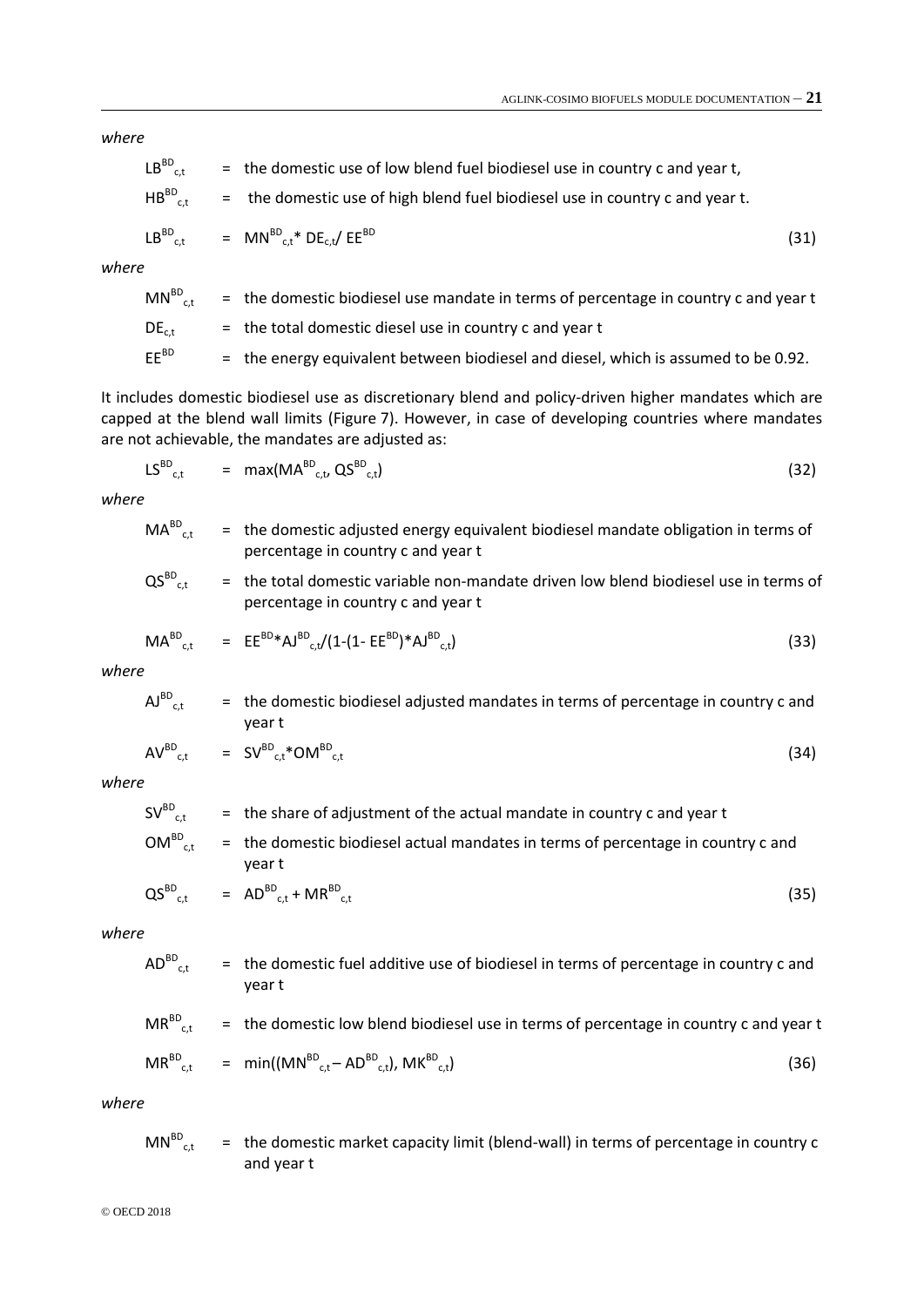**22** – AGLINK-COSIMO BIOFUELS MODULE DOCUMENTATION

 $MK^{BD}_{c}$  $=$  the domestic market driven biodiesel use in terms of percentage in country c and year t

$$
MK_{c,t}^{BD} = \frac{1}{1 + \exp(4 \cdot \kappa) \cdot \kappa \cdot (\text{CP}_{c,t}^{ET}/\text{CP}_{c,t}^{GS} - \text{EE}^{ET})}.
$$
\n(37)

The high blend biodiesel use is modelled as follow:

$$
\mathsf{HB}^{\mathrm{BD}}_{\mathrm{c},\mathrm{t}} = \mathsf{HS}^{\mathrm{BD}}_{\mathrm{c},\mathrm{t}} \mathsf{*} \mathsf{G} \mathsf{S}_{\mathrm{c},\mathrm{t}} / \mathsf{E} \mathsf{E}^{\mathrm{BD}} \tag{38}
$$

where

 $HS_{c,t}^{BD}$  $=$  the high blend biodiesel use in terms of percentage in country c and year t.

$$
HS_{c,t}^{BD} = \frac{1}{(1 + \exp(\mu^* \kappa^* (CP_{c,t}^{BD}/CP_{c,t}^{DE} - EE^{BD}))}.
$$
\n(39)

The HS<sup>ET</sup><sub>c,t</sub> and HS<sup>BD</sup><sub>c,t</sub> equations are the new addition to the biofuels module. It allows the Aglink-Cosimo model to capture high blend ethanol and biodiesel use in simulations of climate change mitigation scenarios. However, in baseline cases the high blend ethanol and biodiesel share is zero with the exception of the Brazilian ethanol market where the consumer can substitute between ethanol and gasoline.

As mentioned above, the ethanol and biodiesel share is modelled in terms of percentage of countryspecific total domestic gasoline and diesel use. The following equations show the links between renewable (ethanol and biodiesel) and non-renewable fuel (gasoline and diesel):

$$
GS_{c,t} = LB^{GS}_{c,t} + HB^{GS}_{c,t} \tag{40}
$$

*where*

 $GS<sub>c.t</sub>$  = the total domestic gasoline use in country c and year t.  $LB_{c,t}^{GS}$  $=$  the low blend gasoline use in country c and year t.  $HB<sup>GS</sup><sub>C<sub>+</sub></sub>$  $=$  the high blend gasoline use in country c and year t.  $HB^{GS}$ <sub>c,t</sub> =  $HB^{ET}$  $\mathsf{c}_{\mathsf{c},\mathsf{t}}$ \* EE $^{\mathsf{ET}}$  (38)  $LB^{GS}_{c,t} = FL^{GS}_{c,t} - HB^{GS}$ 

$$
LB^{\omega_c}{}_{c,t} = FL^{\omega_c}{}_{c,t} - HB^{\omega_c}
$$
 (39)

Basically, at the energy equivalent, high blend gasoline use  $(HB^{GS}_{c,t})$  equals high blend ethanol use  $(HB<sup>ET</sup><sub>c,t</sub>)$  in country c in year t.

$$
DE_{c,t} = HB^{DE}_{c,t} + LB^{DE}_{c,t}
$$
 (40)

*where*

 $DE<sub>c.t</sub>$  = the total domestic diesel use in country c and year t

- $LB^DE$ <sub>c.t</sub>  $=$  the low blend diesel use in country c and year t
- $HB^{DE}_{c.t.}$  $=$  the high blend diesel use in country c and year t

$$
HB^{\text{BD}}_{c,t} = HB^{\text{BD}}_{c,t} * EE^{\text{BD}} \tag{41}
$$

$$
LB^{GS}_{c,t} = FL^{DE}_{c,t} - HB^{DE}_{c}
$$
 (42)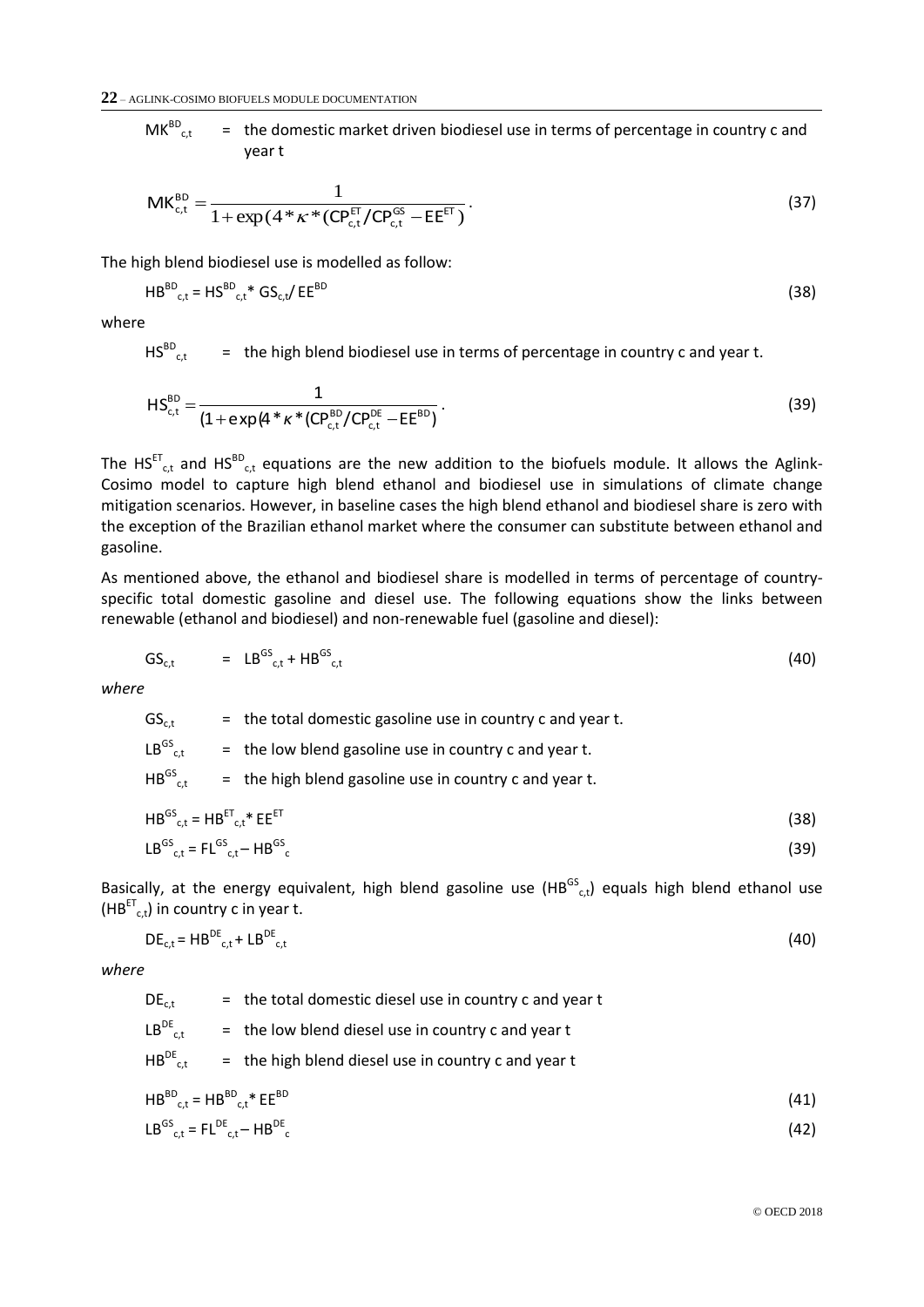Similarly, at the energy equivalent, high blend diesel use  $(HB^{BD}_{c,t})$  equals high blend biodiesel use  $(HB^{BD}_{c,t})$  in country c in year t.

### **6.4 Production equation**

Biofuels are produced from various feedstocks and this differs from country to country. Table 7 summarises the modelled country specific feedstocks used for biofuels production within the biofuels module.

**Table 7. Country specific feedstock use modelled within the biofuels module in the production of two types of biofuels: Ethanol and biodiesel**

| <b>Feedstock use</b>   | Acronyms       | <b>Biofuels</b>  | <b>Countries modelled</b>                        |
|------------------------|----------------|------------------|--------------------------------------------------|
| Maize                  | <b>MA</b>      | Ethanol          | ARG, CAN, CHN, EUN, MEX, RUS, USA,<br><b>NZL</b> |
| Molasses               | <b>MOL</b>     | Ethanol          | AUS, JPN, BRA, IND, IDN, THA, PHL                |
| Other coarse grain     | <b>OCG</b>     | Ethanol          | AUS, CHN, EUN, RUS, USA                          |
| Rice                   | R <sub>l</sub> | Ethanol          | JPN, KOR                                         |
| Root and tubers        | <b>RT</b>      | Ethanol          | CHN, THA                                         |
| Wheat                  | <b>WT</b>      | Ethanol          | AUS, CAN, CHN, EUN, NOR, RUS, JPN                |
| Sugar beet             | <b>SBE</b>     | Ethanol          | <b>EUN</b>                                       |
| Sugar cane             | <b>SCA</b>     | Ethanol          | ARG, BRA                                         |
| Dedicated energy crops | <b>ECR</b>     | Ethanol          | <b>USA</b>                                       |
| Vegetable oil          | VL             | <b>Biodiesel</b> | ARG, BRA, CAN, EUN, KOR, NOR, USA                |
| Soybean oil            | <b>SL</b>      | <b>Biodiesel</b> | ARG, BRA, CAN, EUN, KOR, USA, PRY                |
| Rapeseed oil           | <b>RL</b>      | <b>Biodiesel</b> | CAN, EUN, NOR                                    |
| Palm oil               | <b>PL</b>      | <b>Biodiesel</b> | EUN, KOR, IDN, MYS, COL, THA, PER                |
| Sunflower oil          | <b>SFL</b>     | <b>Biodiesel</b> | <b>EUN</b>                                       |

The following equations are used separately to establish the link between ethanol and biodiesel, and the corresponding feedstocks market:

$$
QP_{c,t}^{ET} = \sum_{i=1}^{n} FS_{i,c,t}^{ET}
$$
 (43)

*where*

 $QP^{ET}$ <sub>c,t</sub>  $=$  the total quantity of ethanol produced in country c and year t

 $FS_{i.c.t.}^{\text{ET}}$  $\epsilon$  the feedstock i used in the production of ethanol in country c and year t. 9 (n=9) different types of feedstocks used for ethanol production are included in the biofuels module and it varies across the countries (Table 7).

$$
QP_{c,t}^{BD} = \sum_{i=1}^{m} FS_{i,c,t}^{BD}
$$
 (44)

*where*

$$
QP^{BD}_{c,t}
$$
 = the total quantity of biological produced in country c and year t  
\n $FS^{BD}_{i,c,t}$  = the feedbackock i used in the production of biological in country c and year t.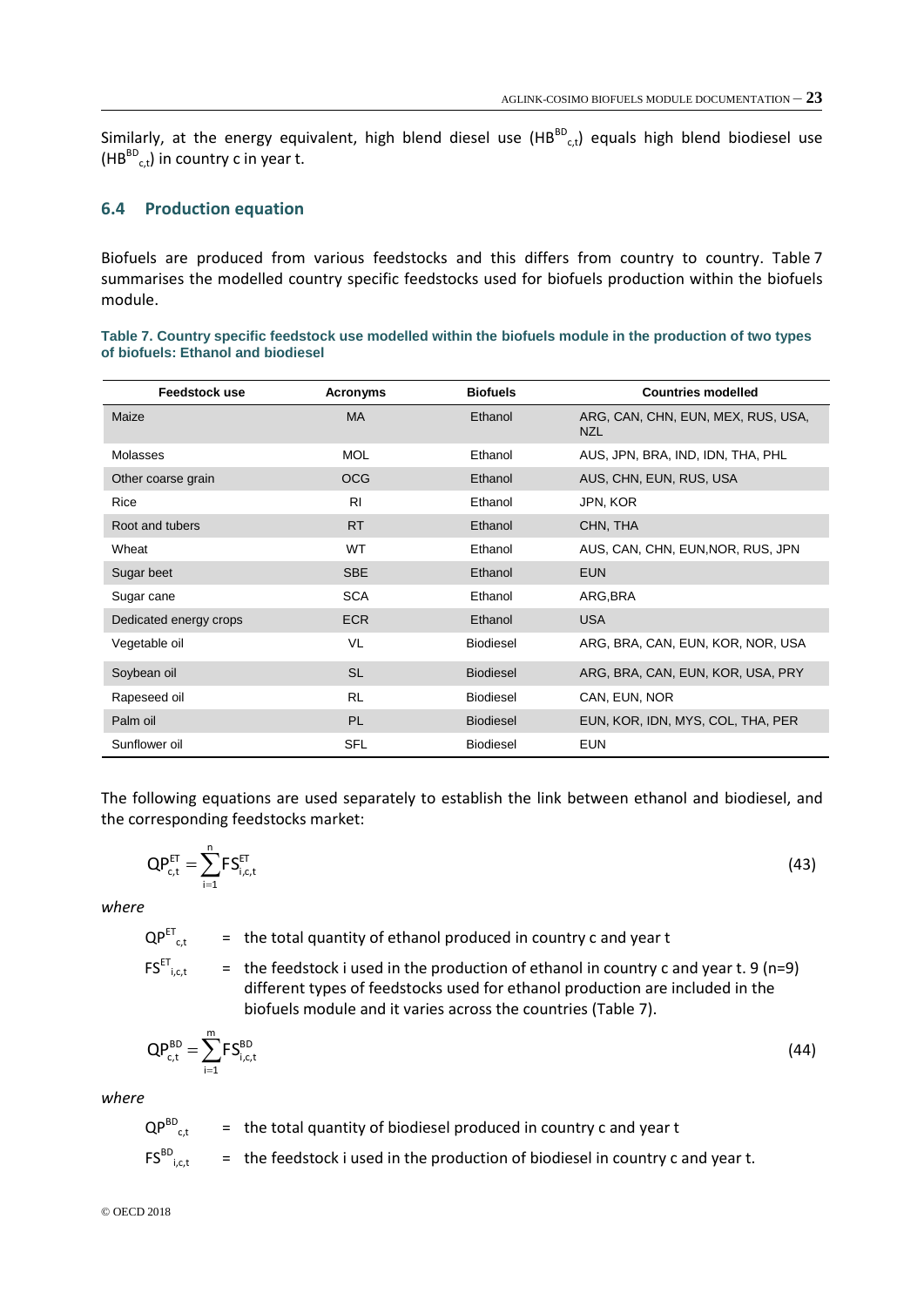Five (m=5) different types of feedstocks are used for biodiesel production within the biofuels module (Table 7).

Each feedstocks use in the production of ethanol and biodiesel is modelled separately, using the prescribed equations:

$$
\log FS^{\text{ET}}_{i,c,t} = v_0 + v_1^* \log RN^{\text{ET}}_{i,c,t} + v_2^* \log RN^{\text{ET}}_{i,c,t-1} + v_3^* \log RN^{\text{ET}}_{i,c,t-2} + v_4^* \log RN^{\text{ET}}_{i,c,t-3} + v_5^* \log FS^{\text{ET}}_{i,c,t-1} + \varepsilon^{\text{ET}}_{FS}
$$
\n(45)

*where*

RM<sup>ET</sup><sub>i,c,t</sub>  $=$  the profit derived from utilizing feedstock i for the production of ethanol in country c and year t.

The RM $^{\texttt{ET}}$ <sub>i,c,t</sub> is derived based on the following identity:

$$
RM^{\text{ET}}_{i,c,t} = \frac{PP^{\text{ET}}_{c,t} + DP^{\text{ET}}_{i,c,t} + VL^{\text{ET}}_{i,c,t}}{PI^{\text{ET}}_{i,c,t}}
$$
(46)

*where*

 $PP^{ET}$ <sub>c</sub>+  $=$  the ethanol producer price in country c year t  $DP<sup>ET</sup>_{i.c.t.}$  $i$ , the direct government support for production of ethanol tied with the use of feedstock i in country c and year t

$$
VL^{ET}_{i,c,t}
$$
 = the value of by-products derived from the use of feedback *i* in ethanol production in country *c* and year *t*

$$
PI^{ET}_{i,c,t} = the production cost index associated with the use of feedback i in the production of ethanol in country c and year t
$$

*ε* ET  $=$  the corresponding error term.

The following equation is used to derive the production cost index of ethanol for each feedstock use:

$$
PI^{ET}_{i,c,t} = SH^{ET}_{i,c,t} * PP^{ET}_{i,c,t-1} + EN^{ET}_{c,t} * OP_{c,t} * ER_{c,t} + CO^{ET}_{i,c,t} * GD_{c,t}
$$
\n(47)

*where*

| $\mathsf{SH}^{\mathsf{ET}}_{\mathsf{i.c.f.}}$ | = the share of feedstock i in the cost index in the production of ethanol in country c |
|-----------------------------------------------|----------------------------------------------------------------------------------------|
|                                               | and year t                                                                             |

- $PP^{ET}$ <sub>i,c,t</sub> = the producers price index of feedstock i in the production of ethanol in country c and year t in real term
- $EN_{c.t.}$  $=$  the energy share in the cost index in the production of ethanol in country c and year t
- $OP_{c,t}$  = the crude oil price index in country c and year t in real term

$$
ER_{c,t}
$$
 = the exchange rate in country c and year t in real term

$$
CO^{ET}
$$
<sub>i,c,t</sub> = the share of co-products corresponding to the use of feedback i in the cost index in the production of ethanol in country c and year t

 $GD_{c,t}$  = the GDP deflator in real term in country c and year t.

The above equations serve as the link between the ethanol and agricultural markets for each country specific feedstocks (agricultural) market specified in Table 7.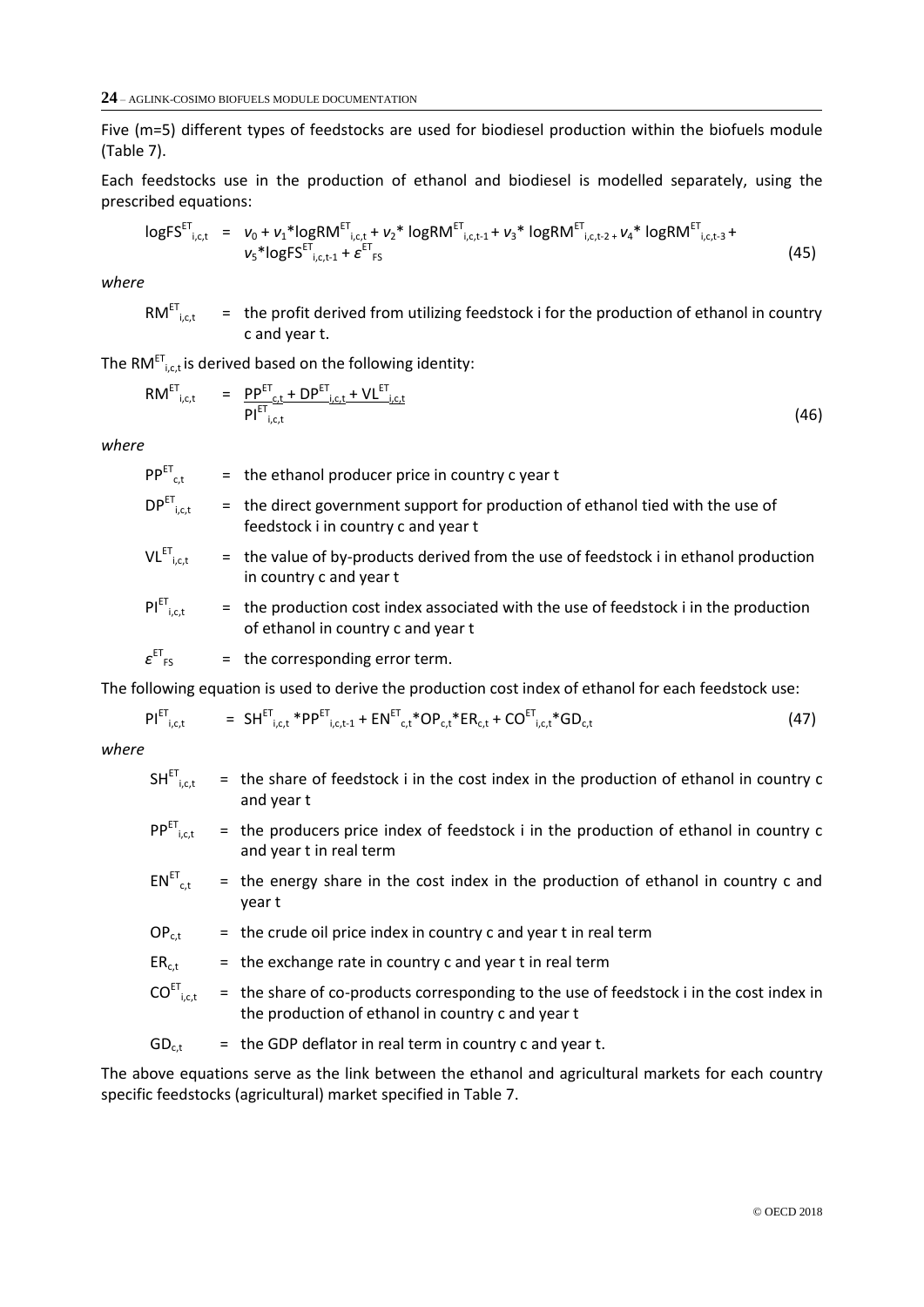$$
\log FS^{BD}{}_{i,c,t} = v_6 + v_7 * \log RM^{BD}{}_{i,c,t} + v_8 * \log RM^{BD}{}_{i,c,t-1} + v_9 * \log RM^{BD}{}_{i,c,t-2} + v_{10} * \log RM^{BD}{}_{i,c,t-3} + v_{11} * \log FS^{ET}{}_{i,c,t-1} + \varepsilon^{BF}{}_{FS}
$$
\n
$$
(48)
$$

*where*

RM ${}^{BD}$ <sub>i,c,t</sub> = the profit derived from utilising feedstock i for the production of biodiesel in country c and year t

$$
RM^{BD}_{i,c,t} = \frac{p p^{BD}_{c,t} + D P^{BD}_{i,c,t} + V L^{BD}_{i,c,t}}{p |^{BD}_{i,c,t}}
$$
(49)

*where*

| $PP^{BD}_{c,t}$                                 | $=$ the biodiesel producer price in country c and year t                                                                 |
|-------------------------------------------------|--------------------------------------------------------------------------------------------------------------------------|
| $DP^{BD}$ <sub>i,c,t</sub>                      | = the direct government support for production of biodiesel tied with the use of<br>feedstock i in country c and year t  |
| $VL^{BD}$ <sub>i.c.t</sub>                      | = the value of by-products derived from the use of feedstock i in biodiesel<br>production in country c and year t        |
| $PI^{BD}_{i,c,t}$                               | = production cost index associated with the use of feedstock i in the production of<br>biodiesel in country c and year t |
| $\varepsilon_{\texttt{\tiny FS}}^{\texttt{BF}}$ | $=$ the corresponding error term.                                                                                        |

The following equation is used to derive the production cost index of ethanol for each feedstock use:

$$
PI^{BD}_{i,c,t} = SH^{BD}_{i,c,t}*PP^{BD}_{i,c,t-1} + EN^{BD}_{c,t}*OP_{c,t}*ER_{c,t} + CO^{BD}_{i,c,t}*GD_{c,t}
$$
\n(50)

*where*

| $SH^{BD}{}_{i,c,t}$        | = the share of feedstock i in the cost index in the production of biodiesel in country c<br>and year t,                                        |
|----------------------------|------------------------------------------------------------------------------------------------------------------------------------------------|
| $PP^{BD}$ <sub>i,c,t</sub> | $=$ the producers price index of feedstock i in the production of biodiesel in country c<br>and year t in real term                            |
| $EN^{BD}_{c,t}$            | $=$ the energy share in the cost index in the production of biodiesel in country c and<br>year t                                               |
| $OP_{c,t}$                 | $=$ the crude oil price index in country c and year t in real term                                                                             |
| $ER_{c,t}$                 | $=$ the exchange rate in country c and year t in real term                                                                                     |
| $CO^{BD}$ <sub>i,c,t</sub> | = the share of coproducts corresponding to the use of feedstock i in the cost index in<br>the production of biodiesel in country c and year t, |
| $GD_{c,t}$                 | $=$ the GDP deflator in real term in country c and year t.                                                                                     |

The above equations serve as the link between the biodiesel and agricultural markets for each country specific feedstocks (agricultural) market specified in Table 7.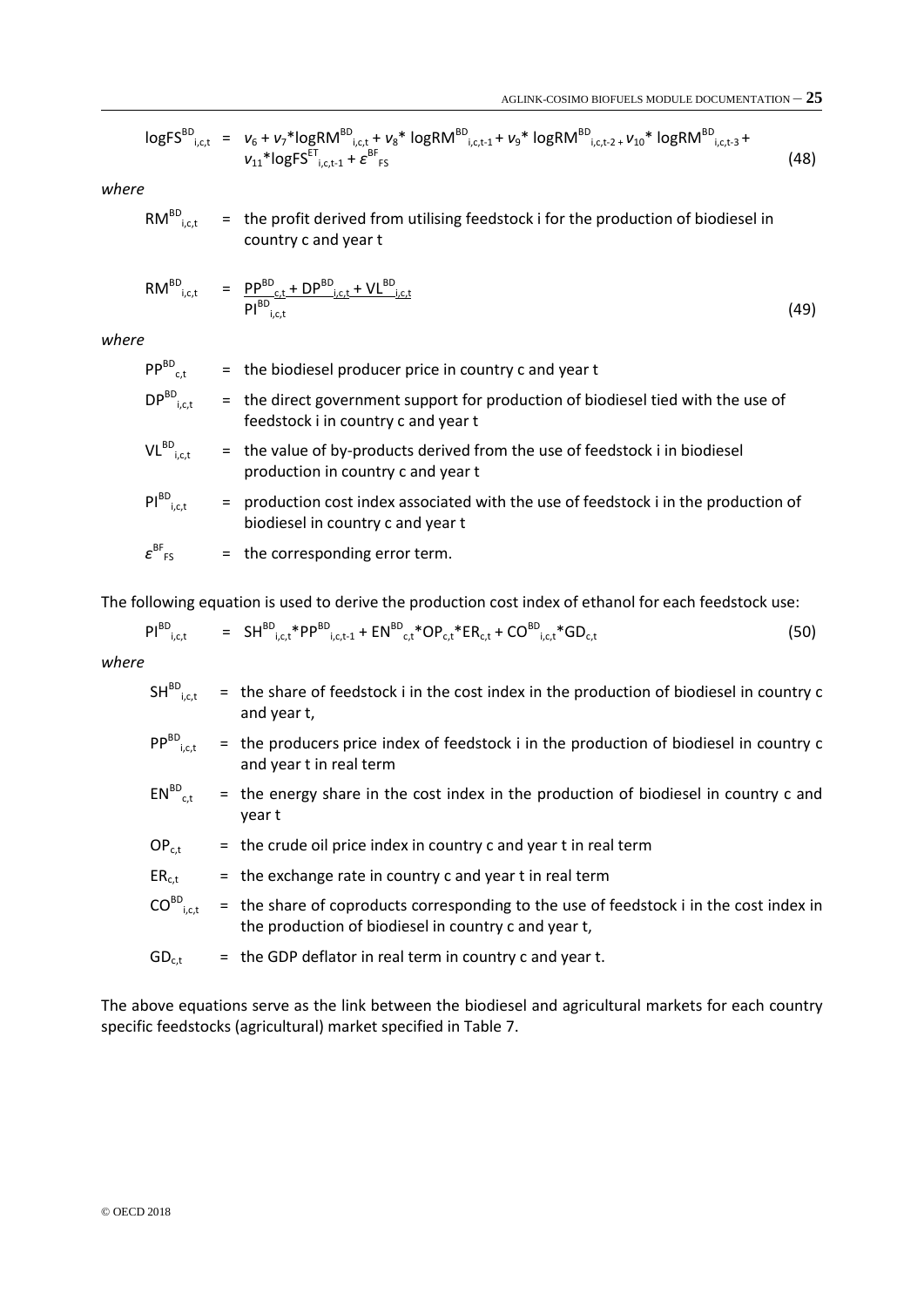### **6.5. Trade equation**

The trade component of the biofuels module is consistent with the other components of the Aglink-Cosimo model. The country-specific export and import of ethanol and biodiesel are modelled separately. Each equation representing the export and import is shown below:

$$
logEX^{ET}_{c,t} = \lambda_1 + \lambda_2 * log (PP^{ET}_{c,t} / (EP^{ET}_{c,t} * (1 - EX^{ETT}_{c,t}))) + \varepsilon^{ET}_{EX}
$$
\n(51)

*where*

 $EX^{\text{ET}}_{c.t.}$  $=$  the export of ethanol in country c and year t  $PP^{ET}_{c,t}$  = the ethanol producer price in country c and year t  $EP^{ET}$ <sub>c.t</sub>  $=$  the ethanol export price in country c and year t  $EX<sup>ETT</sup>_{c,t}$  = the ethanol export tax in country c and year t  $\lambda_1$ ,  $\lambda_2$  = the intercepts and slope coefficients  $\epsilon^{\text{ET}}_{\text{EX}}$  = the corresponding error term.

$$
logIM^{ET}_{c,t} = \lambda_3 + \lambda_4 * (log PP^{ET}_{c,t} / (IP^{ET}_{c,t} * (1-IM^{ET}_{c,t}))) + \varepsilon_{IM}^{ET} \qquad (47)
$$

*where*

| $IM_{c,t}^{ET}$                     | the import of ethanol in country c and year t<br>$=$      |  |
|-------------------------------------|-----------------------------------------------------------|--|
| $PP^{ET}$ <sub>c.t</sub>            | $=$ is the ethanol producer price in country c and year t |  |
| $IP^{\text{ET}}_{c.t.}$             | $=$ is the ethanol import price in country c and year t   |  |
| $IM^{ETT}_{c,t}$                    | $=$ is the ethanol import tax in country c and year t     |  |
| $\lambda_3, \lambda_4$              | = the intercepts and slope coefficients                   |  |
| $\varepsilon^{\text{\tiny{ET}}}$ ım | $=$ the corresponding error term.                         |  |

$$
logEX^{BD}_{c,t} = \lambda_5 + \lambda_6 * (log PP^{BD}_{c,t}/(EP^{BD}_{c,t} * (1 - EX^{BDT}_{c,t}))) + \varepsilon^{BD}_{Ex}
$$
\n(52)

*where*

| $EX^{BD}_{c.t.}$                                              | $=$ the export of biodiesel in country c and year t    |  |
|---------------------------------------------------------------|--------------------------------------------------------|--|
| $PP^{BD}_{c.t}$                                               | = the biodiesel producer price in country c and year t |  |
| $EP^{BD}_{c.t.}$                                              | $=$ the biodiesel export price in country c and year t |  |
| $EX^{BDT}$ <sub>c.t</sub>                                     | $=$ the biodiesel export tax in country c and year t   |  |
| $\lambda_5$ , $\lambda_6$                                     | = the intercepts and slope coefficients                |  |
| $\varepsilon^{\texttt{BD}}_{\phantom{\texttt{X}}\mathsf{EX}}$ | = the corresponding error term.                        |  |

$$
logIM^{BD}_{c,t} = \lambda_7 + \lambda_8 * (log PP^{BD}_{c,t} / (IP^{BD}_{c,t} * (1-IM^{BDT}_{c,t}))) + \varepsilon^{BD}_{IM}
$$
 (53)

#### *where*

| $IM^{BD}_{c.t.}$                                                 | $=$ the import of biodiesel in country c and year t      |
|------------------------------------------------------------------|----------------------------------------------------------|
| $PP^{BD}_{c.t.}$                                                 | $=$ the biodiesel producer price in country c and year t |
| $\mathsf{IP}^{\mathsf{ET}}_{\phantom{0}\mathsf{c.t.}}$           | $=$ the biodiesel import price in country c and year t   |
| $\mathsf{IM}^{\mathsf{BDT}}_{\quad \  \  \mathsf{c},\mathsf{t}}$ | $=$ the biodiesel import tax in country c and year t     |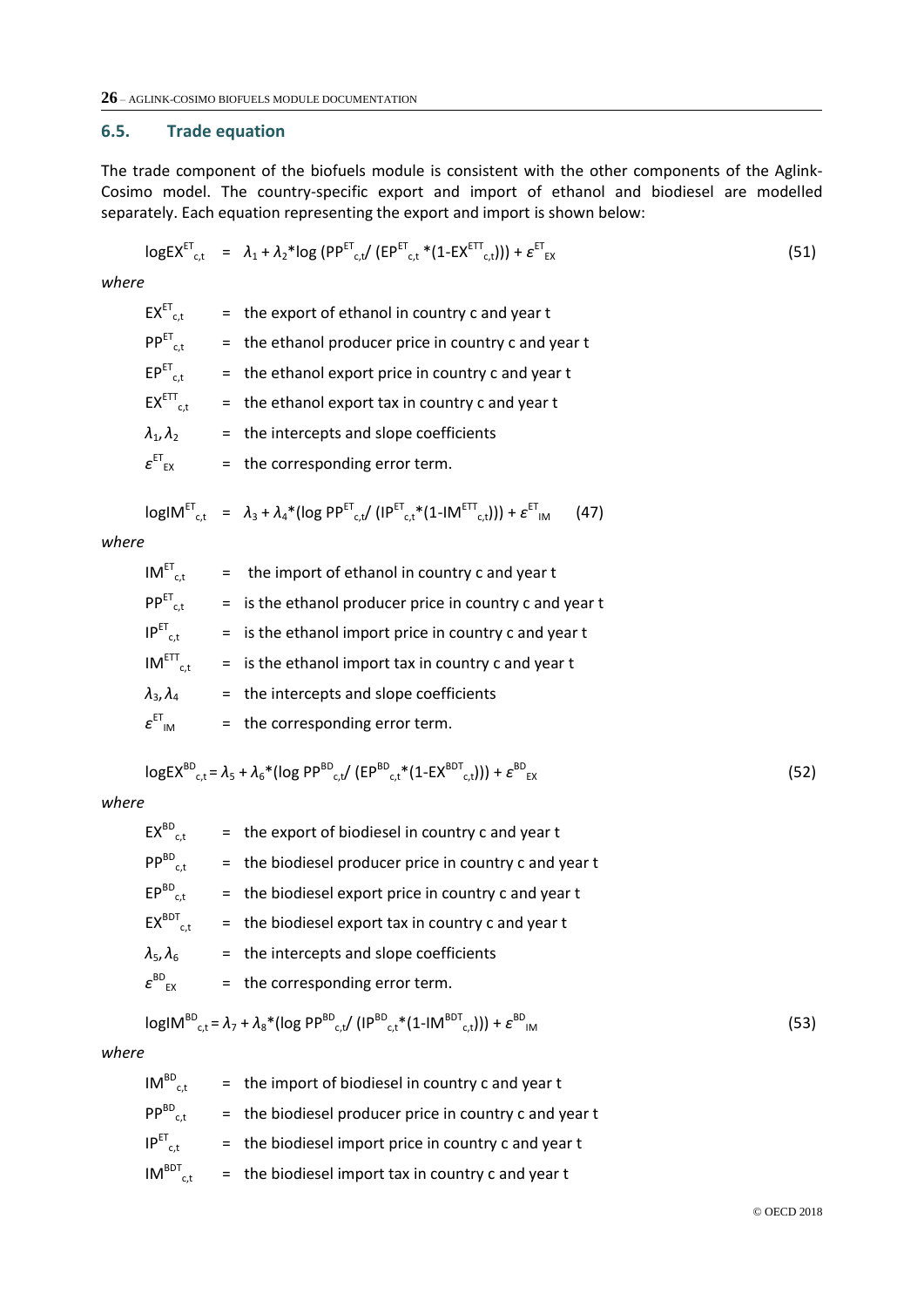$\lambda_7$ ,  $\lambda_8$  = the intercepts and slope coefficients *ε* BD  $=$  the corresponding error term.

### **6.6. Stocks equation**

Unlike cereals, biofuels stock are not crucial in terms of projecting into the future. The biofuels module uses the following equation for the ethanol stock:

$$
logST^{ET}_{c,t} = \kappa_1 + \kappa_2 * (log PP^{ET}_{c,t}/((PP^{ET}_{c,t-1} + PP^{ET}_{c,t-2} + PP^{ET}_{c,t-3})/3) + \varepsilon^{ET}_{ST}
$$
(54)

*where*

| $STETCT$                                                   | $=$ the stock of ethanol in country c and year t       |
|------------------------------------------------------------|--------------------------------------------------------|
| $PP^{ET}$ <sub>c.t</sub>                                   | $=$ the ethanol producer price in country c and year t |
| $\mathcal{E}^{\text{ET}}_{\phantom{\text{ST}}\mathsf{ST}}$ | $=$ the corresponding error term.                      |

### <span id="page-26-0"></span>**7. CONCLUSION**

This documentation provides details on the equations, variables, and biofuels module properties. The 2017 updates enable this module to simulate several policy scenarios, including climate change mitigation scenarios. The inclusion of high blend biofuels use and diverse spectrum of food- and nonfood-based feedstocks make this updated biofuels module a valuable tool.

In the absence of a direct linkage between the petroleum and the biofuels modules, the inclusion of endogenous non-renewable fuel equations along with the high blend ethanol and biodiesel components make it possible to simulate policies under different sets of macroeconomic variables – including a wide range of crude oil prices – and to trace these to the world agricultural market via biofuels.